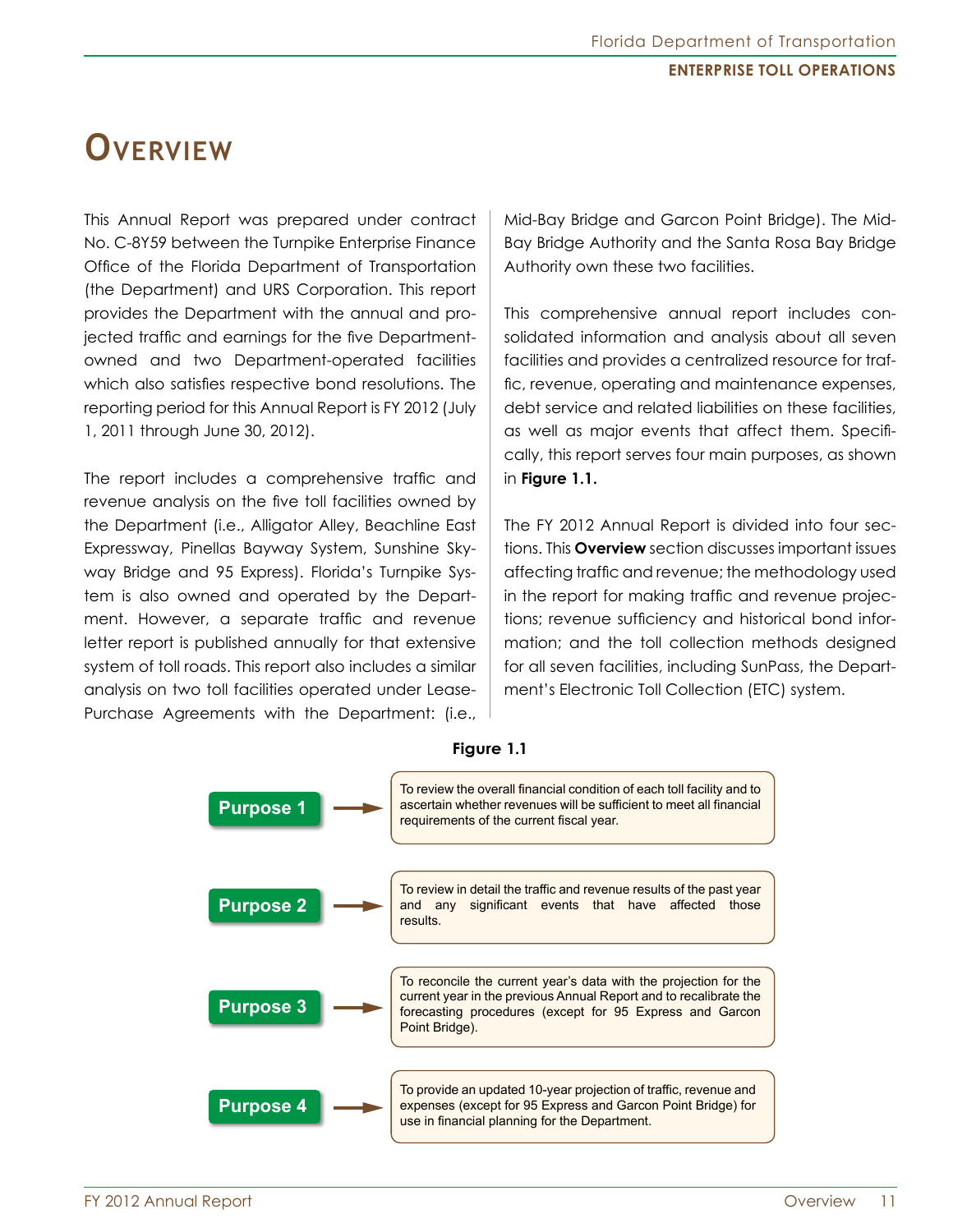The **Department-owned** section contains a review of traffic and revenue on Alligator Alley, Beachline East Expressway, Pinellas Bayway System, Sunshine Skyway Bridge and 95 Express. This section also describes current and planned events for each facility and includes traffic, revenue and expense estimates through FY 2023 for all facilities except 95 Express. The operating and maintenance expenses and the debt service coverage analysis (if applicable) are also included along with other related liability issues.

The **Department-operated** section contains detailed analysis for the Garcon Point Bridge and Mid-Bay Bridge similar to the Department-owned section.

A summary of the traffic, revenue and expense forecasts through FY 2023 for the five facilities, excluding 95 Express and the Garcon Point Bridge, is provided in the **Forecast Summary** section.

Additionally, the report has three appendices. **Appendix A** shows the existing toll schedule and lane configuration at each toll plaza. **Appendix B** shows the annual average daily traffic (AADT) profiles for FY 2012 through FY 2023 on all facilities, excluding 95 Express and Garcon Point Bridge. **Appendix C** contains the FY 2013 operating budget for each facility.

### **1.1 General Characteristics**

The traffic characteristics and patterns observed on some of the toll facilities examined in this report differ primarily because of their location and the type of customers they serve. For example, a high percentage of passenger vehicles travel on Pinellas Bayway System, Garcon Point Bridge and Mid-Bay Bridge, mostly due to these facilities serving recreational areas that attract tourists and local residents. On the other hand, the percentage of trucks on Alligator Alley is relatively high because, as part

of I-75, this facility offers a convenient route for truck drivers traveling between the southeastern and southwestern parts of the State. **Graph 1.1**  shows the percentage of vehicles with three or more axles by facility.

**Graph 1.1 Percent Trucks by Facility FY 2012**



In addition, the toll rate paid by customers to travel the entire length of each facility differs depending on the toll plan for the facility. For example, the \$3.00 non-SunPass toll and \$2.75 SunPass toll required to travel the 78 rural miles on Alligator Alley represents a uniform rate of 3.8 cents per mile for non-SunPass customers and 3.5 cents per mile for SunPass customers, compared to the 13.3 cents per mile required for cash and 8.3 cents per mile for SunPass customers to travel 15 miles on the Pinellas Bayway System. As shown in **Table 1.1**, this per-mile toll rate varies considerably depending on the type of toll facility (i.e., toll road versus toll bridge and urban versus rural) and the conditions under which they were financed.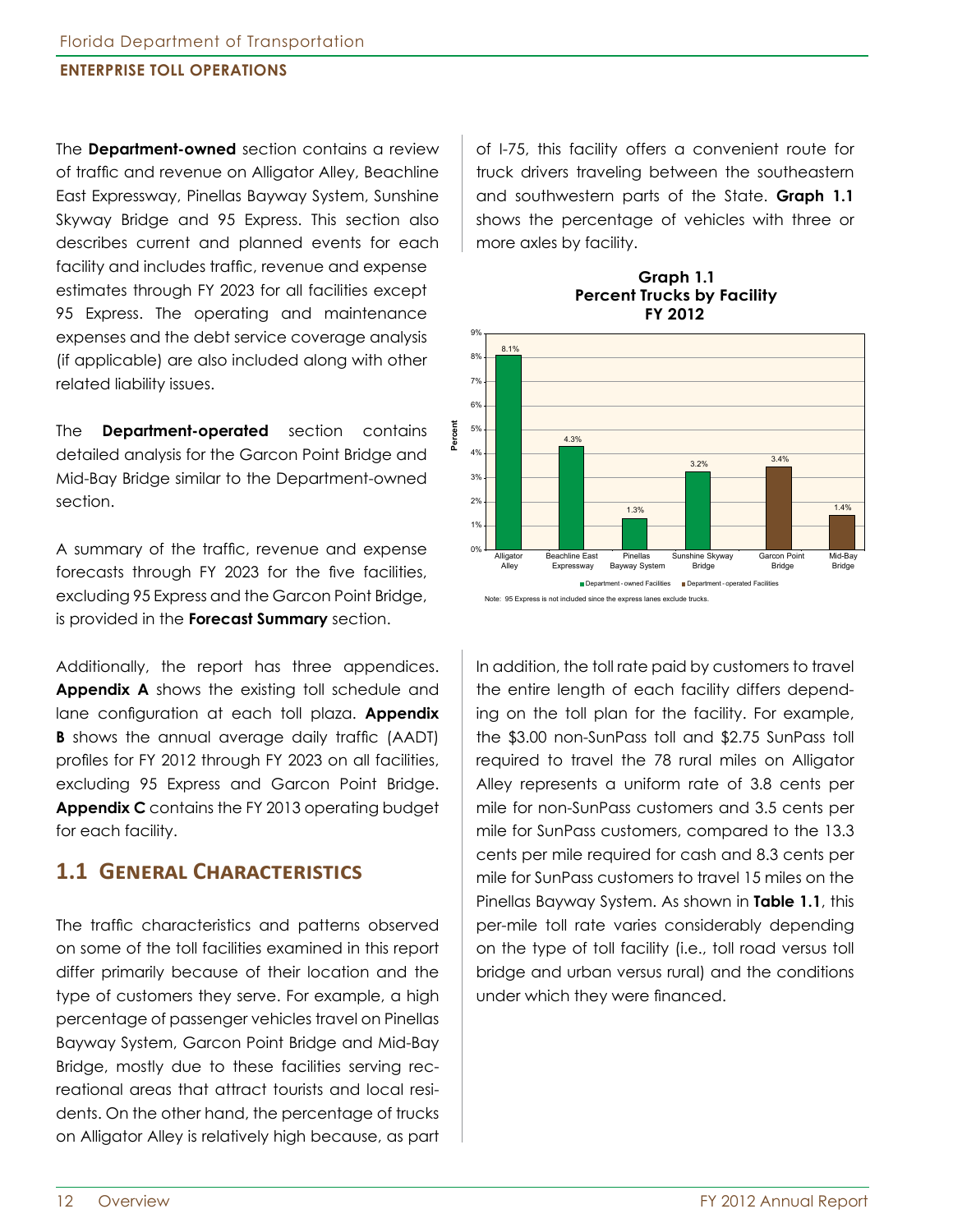|                            |                                             |                   |                        | <b>Passenger Car Toll</b><br>as of June 24, 2012<br><b>Toll Rate Increase</b> | <b>Toll Per Mile</b>   |                |  |
|----------------------------|---------------------------------------------|-------------------|------------------------|-------------------------------------------------------------------------------|------------------------|----------------|--|
| <b>Type</b>                | <b>System</b>                               | Length<br>(miles) | Non-<br><b>SunPass</b> | <b>SunPass</b>                                                                | Non-<br><b>SunPass</b> | <b>SunPass</b> |  |
|                            | <b>Alligator Alley</b>                      | 78.0              | \$3.00                 | \$2.75                                                                        | \$0.038                | \$0.035        |  |
|                            | Beachline East Expressway                   | 15.0              | 0.50                   | 0.25                                                                          | 0.033                  | 0.017          |  |
| Department-                | Pinellas Bayway System <sup>(1)</sup>       | 15.2              | 2.00                   | 1.25                                                                          | 0.132                  | 0.082          |  |
| owned<br><b>Facilities</b> | Sunshine Skyway Bridge <sup>(2)</sup>       | 17.4              | 1.25                   | 1.00                                                                          | 0.072                  | 0.057          |  |
|                            | 95 Express <sup>(3)</sup><br><b>Minimum</b> | 7.3               | N/A                    | 0.25                                                                          | N/A                    | 0.034          |  |
|                            | Maximum                                     | 7.3               | N/A                    | 7.00                                                                          | N/A                    | 0.959          |  |
| Department-<br>operated    | Garcon Point Bridge <sup>(4)</sup>          | 3.5               | 3.75                   | 3.75                                                                          | 1.071                  | 1.071          |  |
| <b>Facilities</b>          | Mid-Bay Bridge <sup>(5)</sup>               | 3.5               | 3.00                   | 2.00                                                                          | 0.857                  | 0.571          |  |

**Table 1.1 Comparative Per Mile Toll Rates**

(1) Actual one-way toll for two-axle vehicles range between \$0.75 and \$1.25, depending on method of payment.<br>(2) Two-axle vehicles with SunPass receive a 25 percent in-lane discount and no minimum SunPass usage is re

(2) Two-axle vehicles with SunPass receive a 25 percent in-lane discount and no minimum SunPass usage is required.<br>(3) 95 Express is an all-electronic toll facility with variable toll rates determined by traffic density. T 95 Express is an all-electronic toll facility with variable toll rates determined by traffic density. The minimum and

maximum toll rates were used for comparative purposes for only one direction.<br>(4) Two-axle vehicles with SunPass receive a 50 percent rebate after reaching 30

(4) Two-axle vehicles with SunPass receive a 50 percent rebate after reaching 30 transactions a month.<br>(5) Two-axle vehicles receive a \$1.00 in-lane discount and no minimum SunPass usage is required (5) Two-axle vehicles receive a \$1.00 in-lane discount and no minimum SunPass usage is required.

# **1.2 Factors Affecting Traffic and Revenue**

A number of factors influence the demand for roadway travel, in general, and the use of toll roads in particular. As shown in **Figure 1.2,** these factors are grouped under five general categories.



# 1.2.1 Economic Conditions and Socioeconomic Characteristics

The condition of both the state and national economies affects the growth in traffic on the Departmentowned and Department-operated toll facilities. In FY 2012, the Department-owned and Department-operated facilities experienced either a slight growth or a decline in traffic and revenue primarily due to the continuing uncertainty of the economic recovery. It is important to comprehend the changing demographic components and the underlying economic factors that are contributing to this modest growth.

#### *Population Growth*

Florida's population is increasing at a diminishing rate, due in large part to a broader economic slowdown. As **Graph 1.2** shows, Florida's population, with

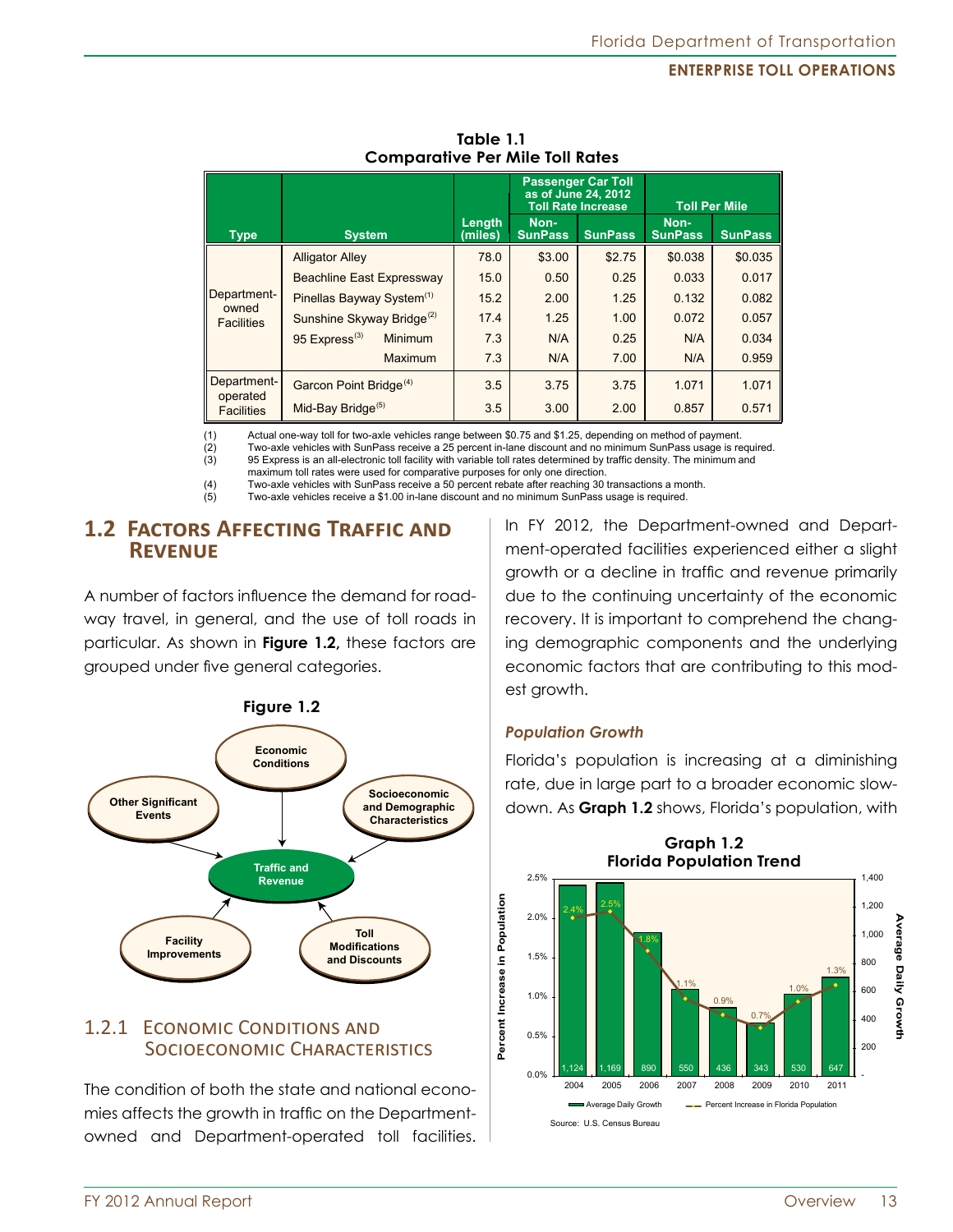a growth rate of 0.7 percent in 2009, increased by 1.0 percent in 2010 and by 1.3 percent in 2011. Correspondingly, the average daily net growth of population, which peaked at 1,169 residents in 2005 and reached its lowest at 343 in 2009, is currently up to 647 in 2011.

According to the latest economic outlook prepared by the Florida Legislature Office of Economic and Demographic Research in July 2012, Florida's growth rates are gradually returning to more typical levels but will take a few more years to fully recover from the last recession. These expectations are consistent with the significant reductions in future population forecasts prepared by the Bureau of Economic and Business Research (BEBR) at the University of Florida. According to BEBR, the State's population is currently expected to reach 21.0 million by 2020. **Graph 1.3** depicts population estimates for all regions served by the Department-owned and Department-operated facilities. South Florida population is expected to increase approximately 500 thousand by 2020, followed by Central Florida and Tampa with 400 thousand each. Affordable housing and the gradual improvement of the economy should have a substantial effect on Florida's population growth over the next several years.





Source: University of Florida, Bureau of Economic and Business Research 2011, Revised forecasts March 2012

#### *Housing*

The oversupply of single family housing units during the boom years, the tightening credit market, as well as record job losses and home foreclosures, are creating an unfavorable environment for housing recovery. As **Graph 1.4** demonstrates, after peaking in 2004, the percent change in building permits issued in Florida has declined rapidly with a significant improvement between 2009 and in 2010. The annual number of building permits that peaked at 287 thousand in 2005 stands at only 42 thousand in 2011, which represents an 85 percent decline. In 2011, Florida real estate markets are starting to show





Source: U.S. Census Bureau and Florida Association of Realtors

signs of a slow recovery. The sale of existing homes seems to follow a similar pattern with a slight improvement beginning in 2008 and continued increase of 31 percent and 5 percent in 2009 and 2010, respectively, and further increasing by 8 percent through 2011. A continuing decline of median single family home prices in Florida, as well as an increase in foreclosures and short sales, are contributing to this increase in home sales. However, the overall recovery is based on the State's labor market, availability of credit markets and sell off of excess inventory.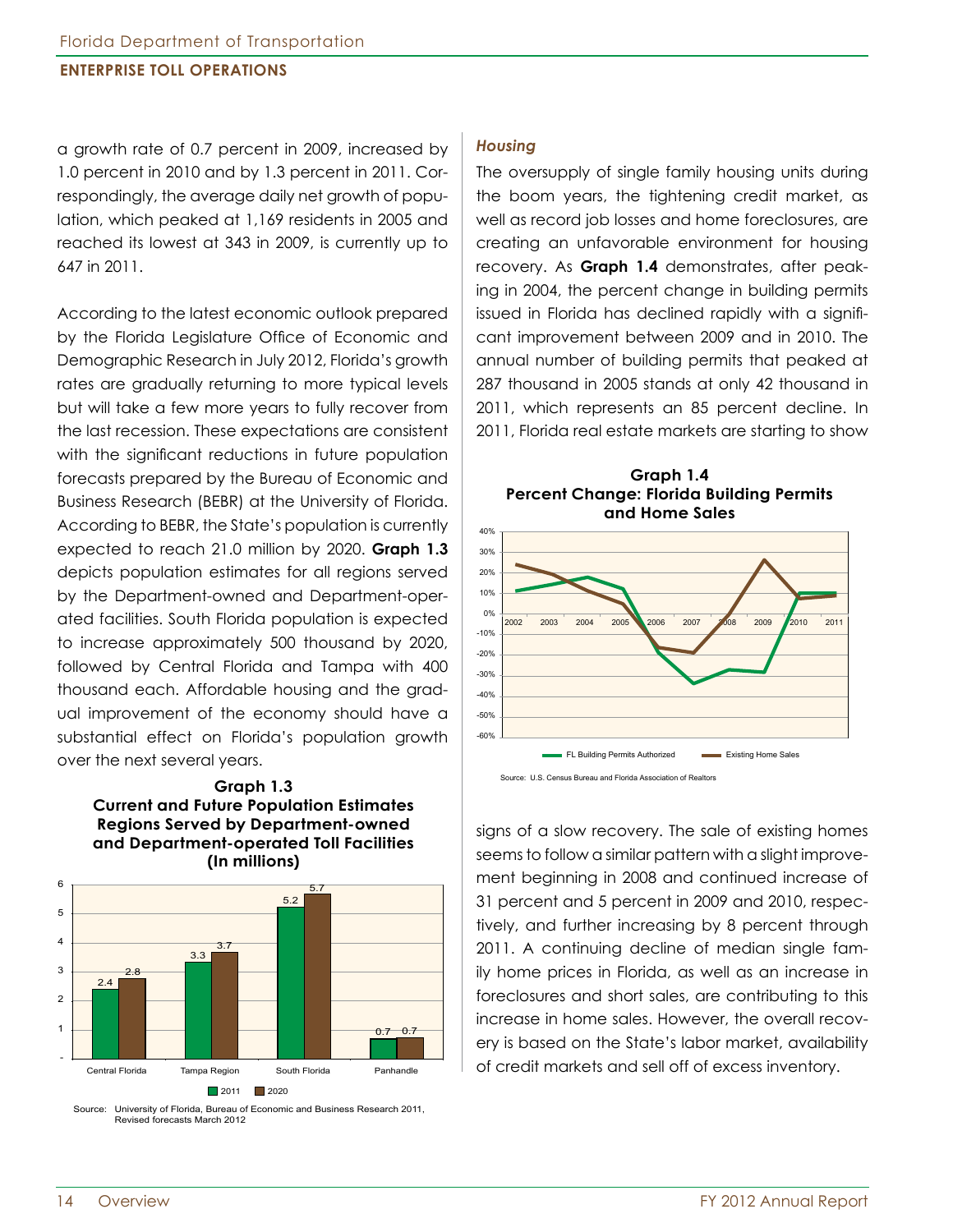

#### *Licensed Drivers and Registered Vehicles*

The population growth has a direct impact on the number of driver's licenses issued and vehicles registered in the State. After an increase in drivers and vehicles between 2006 and 2007, the growth rate has continued to remain stagnant or decline in recent years as shown in **Graph 1.5**. The small rebound in the number of registered vehicles during FY 2011 is attributed to signs of improvement in the overall economy.

#### *Unemployment*

**Graph 1.6** displays the rise in the unemployment rate in Florida along with the national rate since the beginning of FY 2008. Florida, which previously had the lowest unemployment rate in the nation, still exceeds the national rate of 8.2 percent as of June 2012. The unemployment rate in Florida as of the same period stands at 8.6 percent, after peaking at 11.4 percent in January and February of 2010. Although the unemployment rate is



steadily declining, approximately 797 thousand Floridians were still unemployed as of June 2012.

#### *Consumer Confidence*

Another important economic gauge is the Consumer Confidence that reflects the general level of optimism consumers have about the economic situation. As **Graph 1.7** demonstrates, since July 2007, the Consumer Confidence Index has declined significantly to levels never seen before, reaching the lowest point in February 2009. Since July 2009, consumer confidence has remained relatively stable, even increasing slightly towards the end of FY 2012 and ending at 62.0 in June 2012.

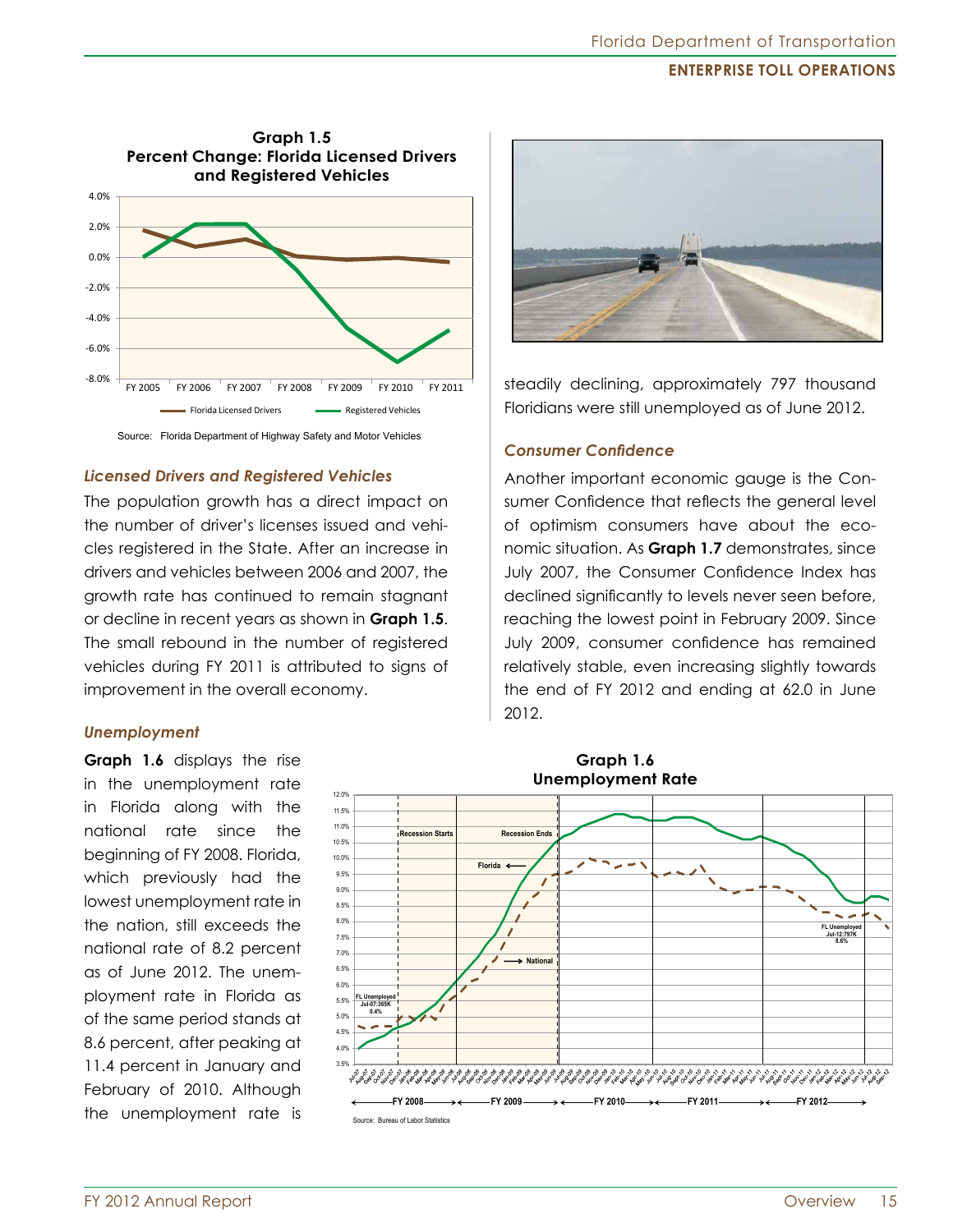

**Graph 1.8 Florida Sales and Use Tax 15% \$24 \$22 \$20 10% \$18**  Sales and Use Tax (in Billions) **5%** Sales and Use Tax (in Billions **\$16 \$14 \$12 0% \$10 \$8 -5% \$6 \$4 -10% \$2 \$20.6 \$22.8 \$22.8 \$21.5 \$19.2 \$18.5 \$19.4 \$20.3 -15%** FY 2005 FY 2006 FY 2007 FY 2008 FY 2009 FY 2010 FY 2011 FY 2012 **\$-** Sales and Use Tax **Percent Change From Prior Year** 

Lack of confidence inevitably stifles consumer spending. As shown in **Graph 1.8**, Florida's sales and use tax has been steadily declining. From FY 2006 through to FY 2009 the sales and use tax dropped steeply before increasing sharply through FY 2011, with a further, but small, increase into FY 2012. The sales and use tax ended at \$20.3 billion in FY 2012, which

Source: Florida Department of Revenue

food was the primary contributor to the steady rise in the index during mid 2008 as shown in **Graph 1.9.** However, as fuel prices began to decline in fall 2008, the index adjusted accordingly to levels higher than the start of FY 2008. Since the beginning of January 2009, the Consumer Price Index has slowly continued to increase. The Consumer Price Index (CPI) is the basis for toll modifications pursuant to the amendment of **Graph 1.9 National Consumer Price Index (1982-84 = 100)**



represents a drop of approximately 1.5 percent from FY 2005, and up 4.7 percent from FY 2011. The decreases can be attributed to the decreasing sales of motor vehicles, building materials and other expensive items. However, the increase in FY 2012 is attributed to signs of slow recovery in the economy.

An additional economic indicator is the measure of inflation experienced by consumers for their daily living expenses as expressed by the Consumer Price Index. A sharp escalation in fuel and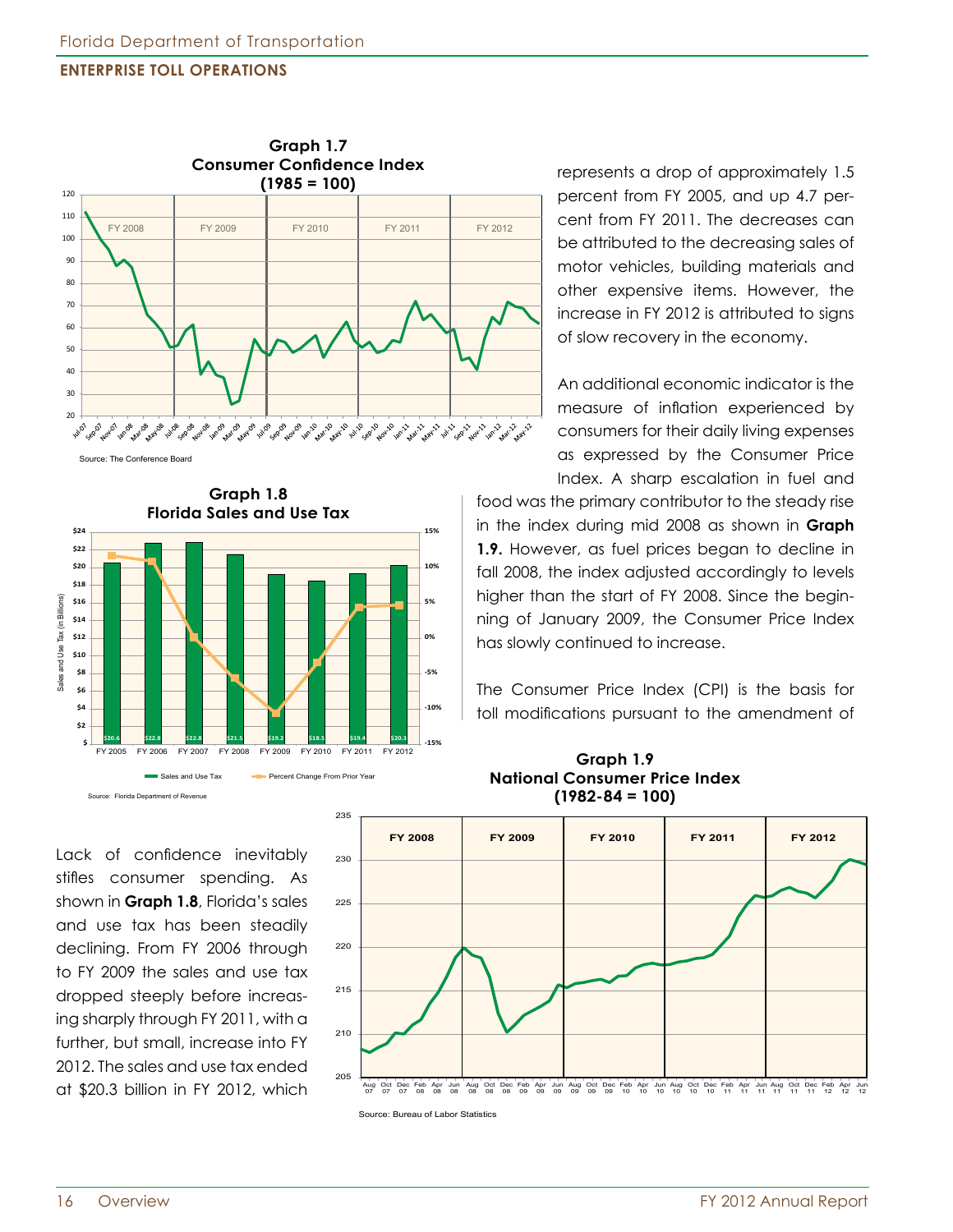Section 338.165, Florida Statues by the 2007 Legislature requiring that the Turnpike Enterprise index toll rates on existing facilities to the annual CPI or similar inflation indicator. Additional details are included in **Section 1.2.2.**

The slowing of the economy is manifested in the diminishing growth rate of the Gross Domestic Product (GDP), a measure of the total value of goods and services produced by the State.



**Graph 1.10** indicates that the national GDP is contracting at a significantly

slower rate. After a decline in the fourth quarter of 2008, the GDP reached its highest point at 3.9 percent in the first quarter of 2010. The modest recovery has begun with the second quarter of 2011 showing an increase of 1.3 percent, while the GDP grew 1.5 percent (annualized) between the first and second quarters of 2012. This trend is a positive signal that the nation is slowly starting to recover from the Great Recession.

**Graph 1.10**



The cost of capital as measured by interest rate is a key factor that governs the economic health of a country. The federal funds rate is often a good

predictor of general interest trends in the capital market. The federal funds rate is the interest rate based upon which private depository institutions

lend capital at the Federal Reserve to other deposi-

**Graph 1.11** depicts the trend of the federal funds rate which is established by the Federal Reserve to implement its monetary policy and influence the growth of the economy. After reaching a low of one percent in June 2003 and gradually trending upwards to 5.25 percent 3 years later, the rate is headed back down again. In response to the growing economic uncertainty brought on by the worsening housing market and tightening credit markets, the Federal Reserve aggressively cut the funds rate along with other fiscal measures to provide liquidity to the market. In fact, in mid-December 2008, the Federal Reserve cut the federal funds rate to a range of zero to 0.25 percent, the lowest level on record. The rate hasn't changed since.

#### *Employment by Industry*

tory institutions overnight.

Florida has a diverse industry base, which to some extent, mitigates the impact from the downturn in certain industry sectors. It has a vibrant high-tech industry, and professional and business services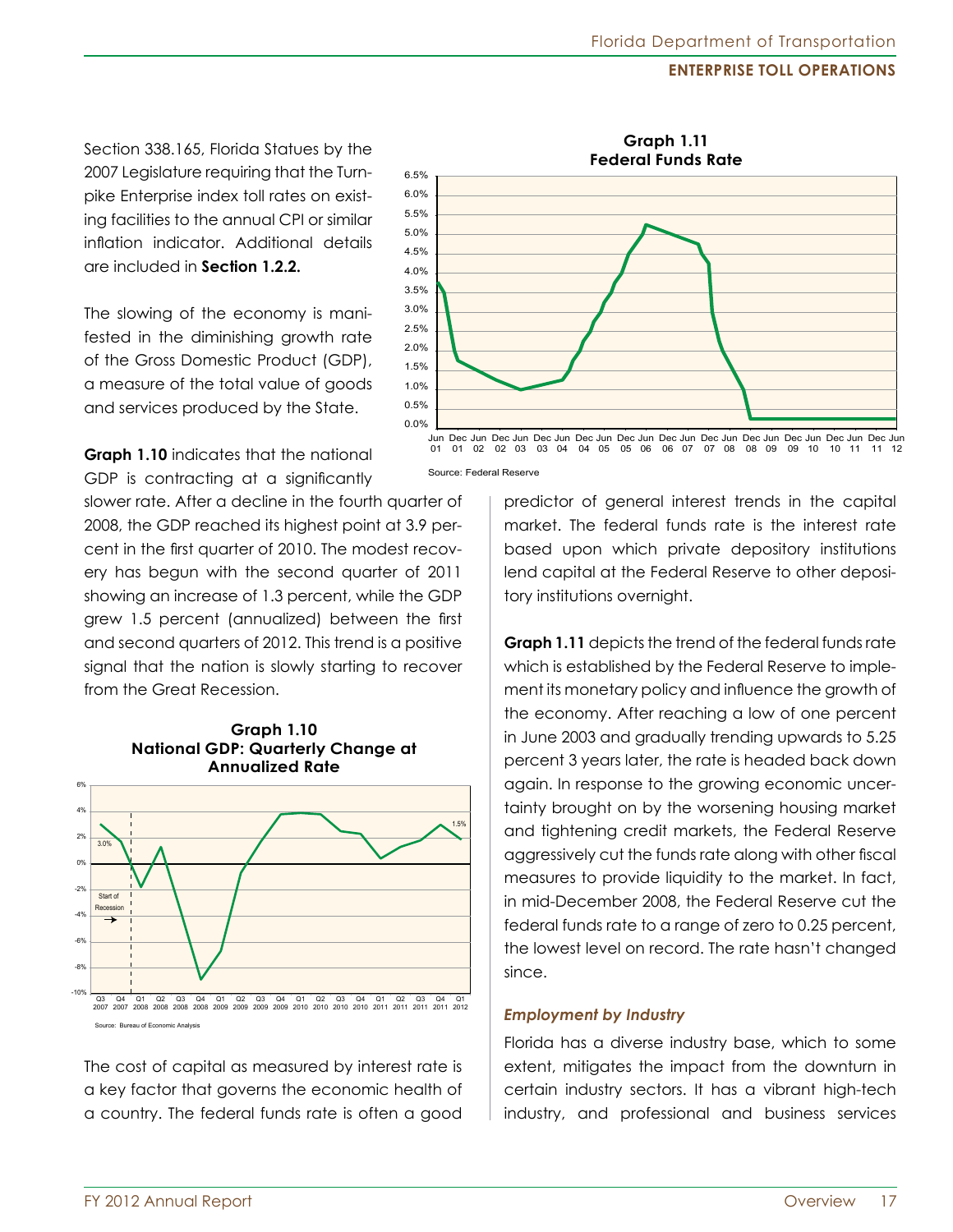

industry, complemented by international trade. The implementation of the United States-Dominican Republic-Central America Free Trade Agreement (CAFTA) positions Florida as the primary gateway and business hub for the Caribbean and Latin American nations.

**Graph 1.12** presents the Non-Agriculture Employment in the State by the North American Industry Classification System (NAICS). In 2012, the trade, transportation and utilities industries employed over 1.5 million of the workforce and 21 percent of total employment; followed by; education and health services (15.3 percent); government (14.9 percent) and professional and business services (14.6 percent). Construction and government were two sectors that have shown a decline in relation to the preceding year.

Consistent with the slump in the housing market, the percentage change in labor force in the construction industry continues a dramatic decline since 2005, reaching a 25 percent decrease between 2008 and 2009 as illustrated in **Graph 1.13**. 2010 decreased 12 percent compared to 2009. However, 2010 shows an improvement of 12 percent from the preceding year. From FY 2011 to FY 2012 there was a decrease of only 2.9 percent compared to a decrease of 5.9 percent from FY 2010 to FY 2011. The significant job loss in the construction sector is the primary reason for a substantial rise in unemployment in the state.

#### *Tourism*

**Graph 1.13 Percent Change in Construction Labor Force**



Tourism is a vital component and a key contributor in keeping Florida's economy surging ahead.

**Graph 1.14** shows the number of visitors by quarter over the past three years through the third quarter of 2012. In 2012, the number of visitors exceeded the numbers seen in the same periods during 2010 and 2011. Considering the extent of the global economic downturn, Florida's tourism industry is doing relatively well. This is in part due to a sharp rise in in-State travel by Florida residents choosing to stay close to home and opting for cheaper vacations.



**Graph 1.14 Florida Tourists (In Millions)**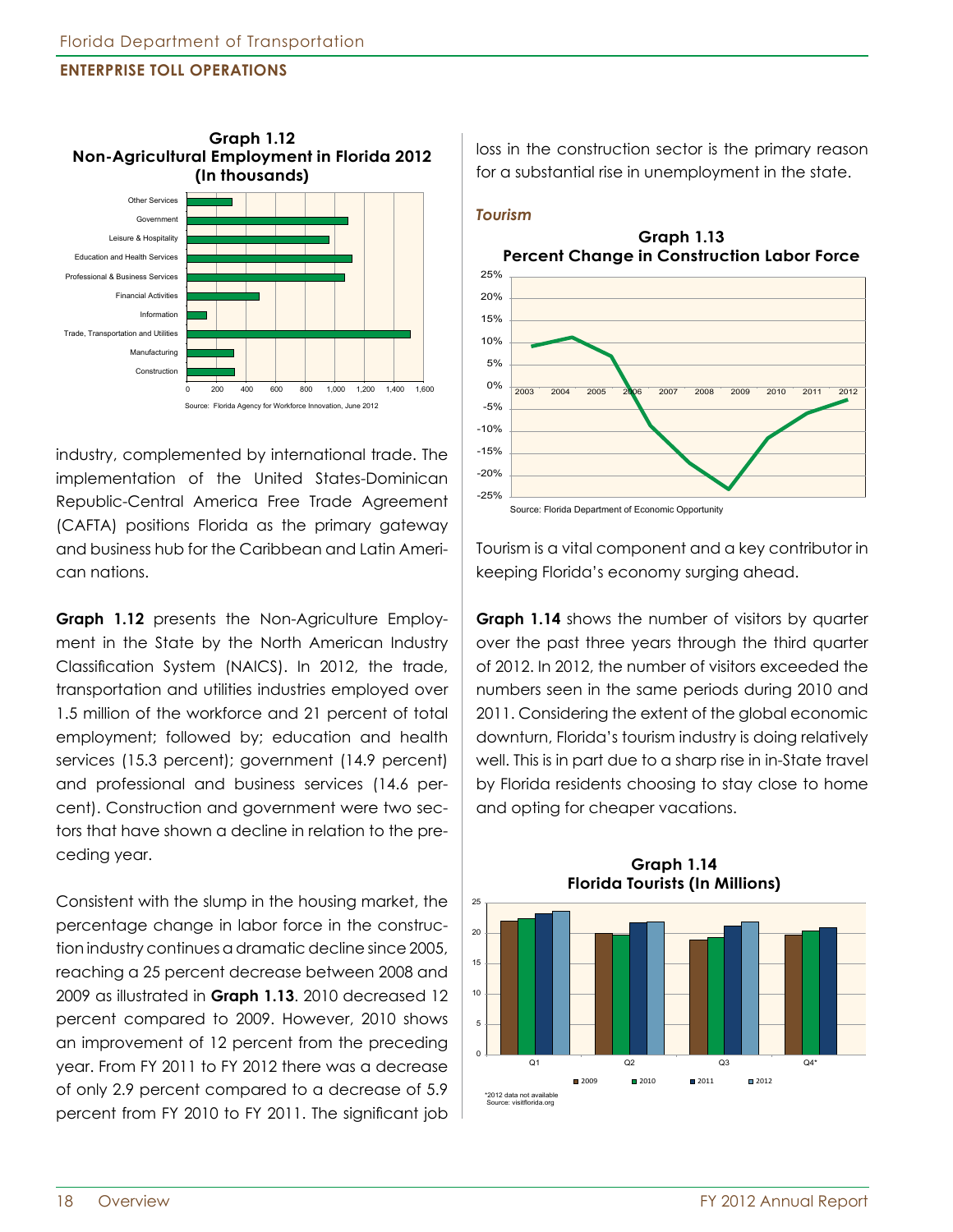#### *Fuel Prices*

**Graph 1.15** portrays the historical trend of gas prices in Florida (average of all grades) and the domestic spot price of West Texas Intermediate crude oil at Cushing, OK. It should be noted that crude oil prices in this report cannot be compared to crude oil prices in prior year reports as the EIA (US Energy Information Administration) no longer publishes information on world crude oil prices. The last four fiscal years experienced a wide fluctuation in fuel prices. After peaking in July 2008 at over \$4 per gallon, the world crude oil prices fell rapidly reaching \$1.80 a gallon in December 2008. During FY 2011, fuel prices continued a general upward trend to \$3.66 per gallon by June 2011. In the Spring of FY 2012 fuel prices showed a decline, ending the fiscal year at \$3.41 per gallon.

The dramatic slowdown in the economic activities and volatility in fuel prices are contributing to a significant decline in the highway fuel consumption rate in the State. As illustrated in **Graph 1.16**, the percentage decline of fuel consumption, particularly diesel, from FY 2007 to FY 2010 signifies the impact of the economic recession. In FY 2011, diesel and gasoline consumption remained virtually unchanged from the preceding year. In FY 2012 there were further decreases in fuel consumption

> **Graph 1.16 Percentage Change: Highway Fuel**







FY 2012 Annual Report Overview 19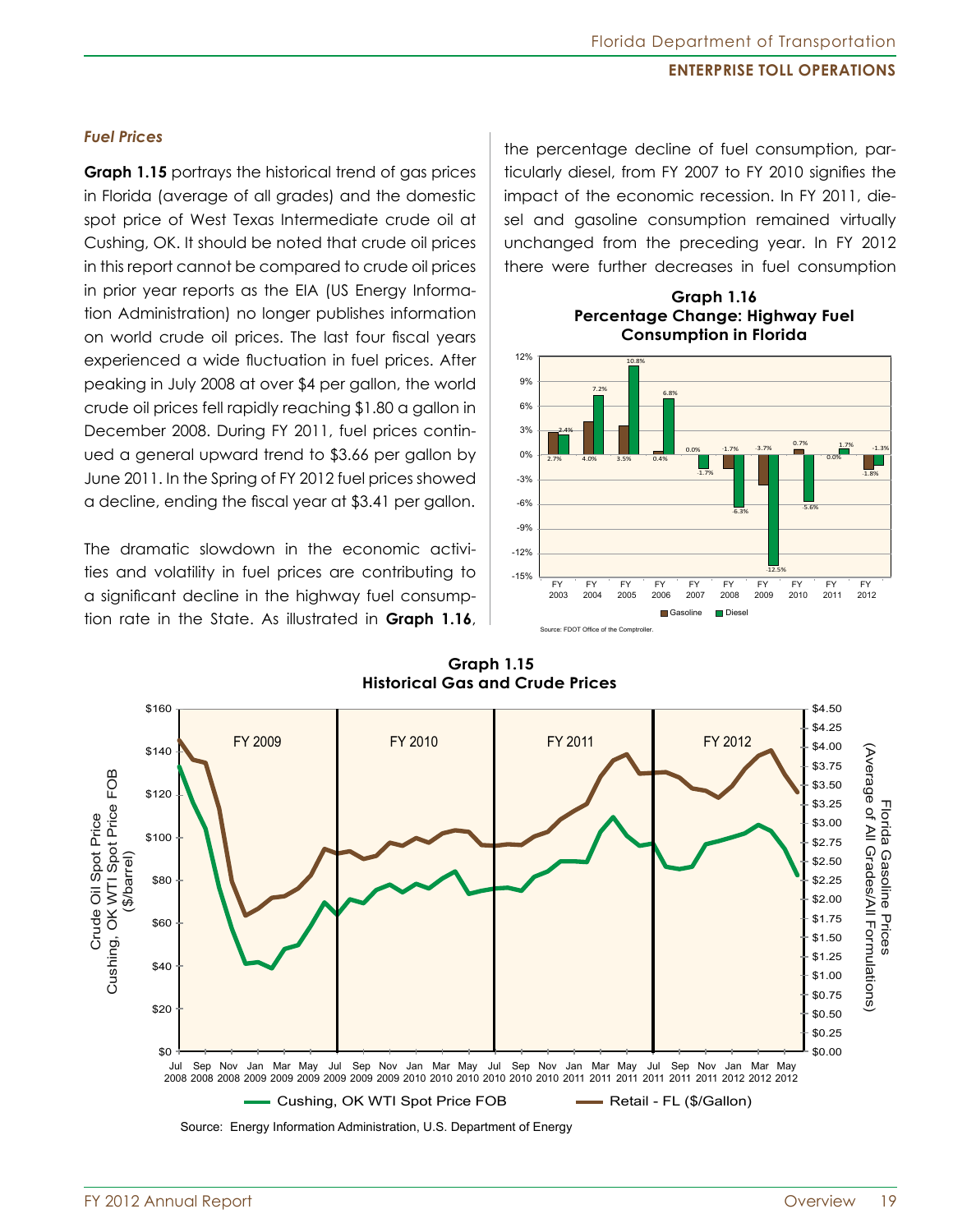with diesel consumption decreasing 1.3 percent and gasoline consumption decreasing 1.8 percent. Part of the reason for the decrease in gasoline consumption is the increase in the sales of more fuel efficient vehicles.

### 1.2.2 Toll Modifications and Discounts

**Table 1.2** provides a historical overview of the changes in toll rates and/or toll structure for the seven facilities. Modifications made to the toll rate on a facility will either encourage additional customers to use the toll road (in the case of a toll discount) or discourage existing customers (in the case of a toll increase). Subsequently, toll revenues are affected

by this change. The term elasticity is typically used to indicate the relationship between traffic and toll rate changes. The elasticity factor usually depends on the type of parallel competing highways, their level of congestion and driver characteristics. Historically, all of the facilities, excluding the newly opened 95 Express, have undergone toll rate increases or modifications.

On June 24, 2012 all Department-owned facilities except the 95 Express lanes increased tolls pursuant to the amendment of Section 338.165, Florida Statutes, by the 2007 Legislature to require that the Turnpike System and other FDOT-owned facilities index toll rates on existing toll facilities to the annual

| <b>Facility</b>                          | <b>Opening Year</b><br><b>(Opening Toll</b><br>Rate) | Date of<br><b>Conversion</b> | <b>Type of Adjustment</b>                                                      | <b>System</b><br><b>Increase</b>    | <b>Multi-axle Rate</b><br><b>Adjustment</b> |
|------------------------------------------|------------------------------------------------------|------------------------------|--------------------------------------------------------------------------------|-------------------------------------|---------------------------------------------|
| Alligator Alley <sup>(1)</sup>           | 1969 (\$1.50)                                        | 05/99<br>02/06               | Toll conversion (split plazas with one-way tolls)<br>Toll rate increase        | \$0.00<br>0.50 SunPass<br>1.00 Cash | Conversion to N-1<br><b>Remained N-1</b>    |
|                                          |                                                      | 06/12                        | Toll rate increase                                                             | 0.75 SunPass<br>0.50 Cash           | Remained N-1                                |
|                                          |                                                      | 07/96                        | Toll rate increase (\$0.20 to \$0.25)                                          | 0.05                                | Conversion to N-1                           |
| Beachline East Expressway <sup>(2)</sup> | 1974 (\$0.20)                                        | 06/12                        | Toll rate increase for cash                                                    | 0.00 SunPass<br>0.25 Cash           | <b>Remained N-1</b>                         |
| Pinellas Bayway System <sup>(3)</sup>    | 1962 (\$0.20)                                        | 07/81<br>10/86               | Toll rate increase (\$0.20 to \$0.30)<br>Toll rate increase (\$0.30 to \$0.50) | 0.10<br>0.20                        | Remained per-axle<br>Remained per-axle      |
| <b>East and West Plazas</b>              |                                                      | 06/12                        | Toll rate increase for cash (\$0.50 to \$0.75)                                 | 0.00 SunPass<br>0.25 Cash           | Conversion to N-1                           |
| <b>Central Plaza</b>                     | 1962 (\$0.10)                                        | 09/86                        | Plaza removed                                                                  |                                     |                                             |
| South Plaza                              | 1962 (\$0.35)                                        | 06/12                        | Toll rate decrease (\$0.35 to \$0.25)<br>Toll rate increase (\$0.35 to \$0.50) | $(0.10)$ SunPass<br>$0.15$ Cash     | Conversion to N-1                           |
|                                          |                                                      | 12/58                        | Toll rate decrease (\$1.75 to \$1.00 for two-axle<br>passenger vehicles)       | (0.75)                              | Remained per-axle                           |
| Sunshine Skyway Bridge <sup>(4)</sup>    | 1954 (\$1.75)                                        | 04/66                        | Toll rate decrease (\$1.00 to \$0.50 for two-axle<br>passenger vehicles)       | (0.50)                              | Remained per-axle                           |
|                                          |                                                      | 07/82                        | Toll rate increase (\$0.50 to \$1.00 for two-axle<br>passenger vehicles)       | 0.50<br>0.25 SunPass                | Remained per-axle                           |
|                                          |                                                      | 06/12                        | Toll rate increase                                                             | 0.25 Cash                           | Conversion to N-1                           |
| 95 Express <sup>(5)</sup>                | 2008                                                 | N/A                          | N/A                                                                            | N/A                                 | N/A                                         |
|                                          |                                                      | 07/01                        | Toll rate increase (\$2.00 to \$2.50)                                          | 0.50                                | Remained N-1                                |
| <b>Garcon Point Bridge</b>               | 1999 (\$2.00)                                        | 07/04                        | Toll rate increase (\$2.50 to \$3.00)                                          | 0.50                                | <b>Remained N-1</b>                         |
|                                          |                                                      | 07/07                        | Toll rate increase (\$3.00 to \$3.50)                                          | 0.50                                | <b>Remained N-1</b>                         |
|                                          |                                                      | 01/11                        | Toll rate increase (\$3.50 to \$3.75)                                          | 0.25                                | <b>Remained N-1</b>                         |
| Mid-Bay Bridge <sup>(6)</sup>            | 1993 (\$2.00)                                        | 10/04                        | Toll rate increase (\$2.00 to \$2.50)                                          | 0.50                                | Remained N-1                                |
|                                          |                                                      | 06/10                        | Toll rate increase (\$2.50 to \$3.00)                                          | 0.50                                | <b>Remained N-1</b>                         |

#### **Table 1.2 Historical Toll Rate Modifications by Facility**

(1) The west toll plaza opened in 1966, whereas the east toll plaza opened in 1969 when the facility was fully completed. Two-way tolling of \$0.75 each way at the east and west plazas changed<br>to one-way tolling of \$1.50 at

(2) Subsequent to an amendment to an agreement on May 8, 1998 between the Department and OOCEA (Orlando-Orange County Expressway Authority), tolls are now collected at the OOC EA Dallas Blvd. Main Plaza as a surcharge above the OOCEA toll.<br>(3) In 1958, the rate for motorcycles increased from \$0.50 to \$1.00 cor

In 1958, the rate for motorcycles increased from \$0.50 to \$1.00 concurrent with the decrease for two-axle amd three or more axle vehicles. In the 1966 toll rate revision, the rate for motorcycles was reduced back to \$0.50. In the 1982 revision, it increased to \$1.00 for the second time. Current two-axle SunPass toll rate reflects an immediate in-lane 25 percent discount off the \$1.00 two-axle cash toll rate.<br>(5) Actual toll rate based on traffic density. 95 Ex

(5) Actual toll rate based on traffic density. 95 Express is an-all electronic toll facility designed for 2-axle vehicles only.<br>(6) Current two-axle SunPass toll rate reflects an immediate in-lane \$1.00 discount off the \$3

Current two-axle SunPass toll rate reflects an immediate in-lane \$1.00 discount off the \$3.00 two-axle toll rate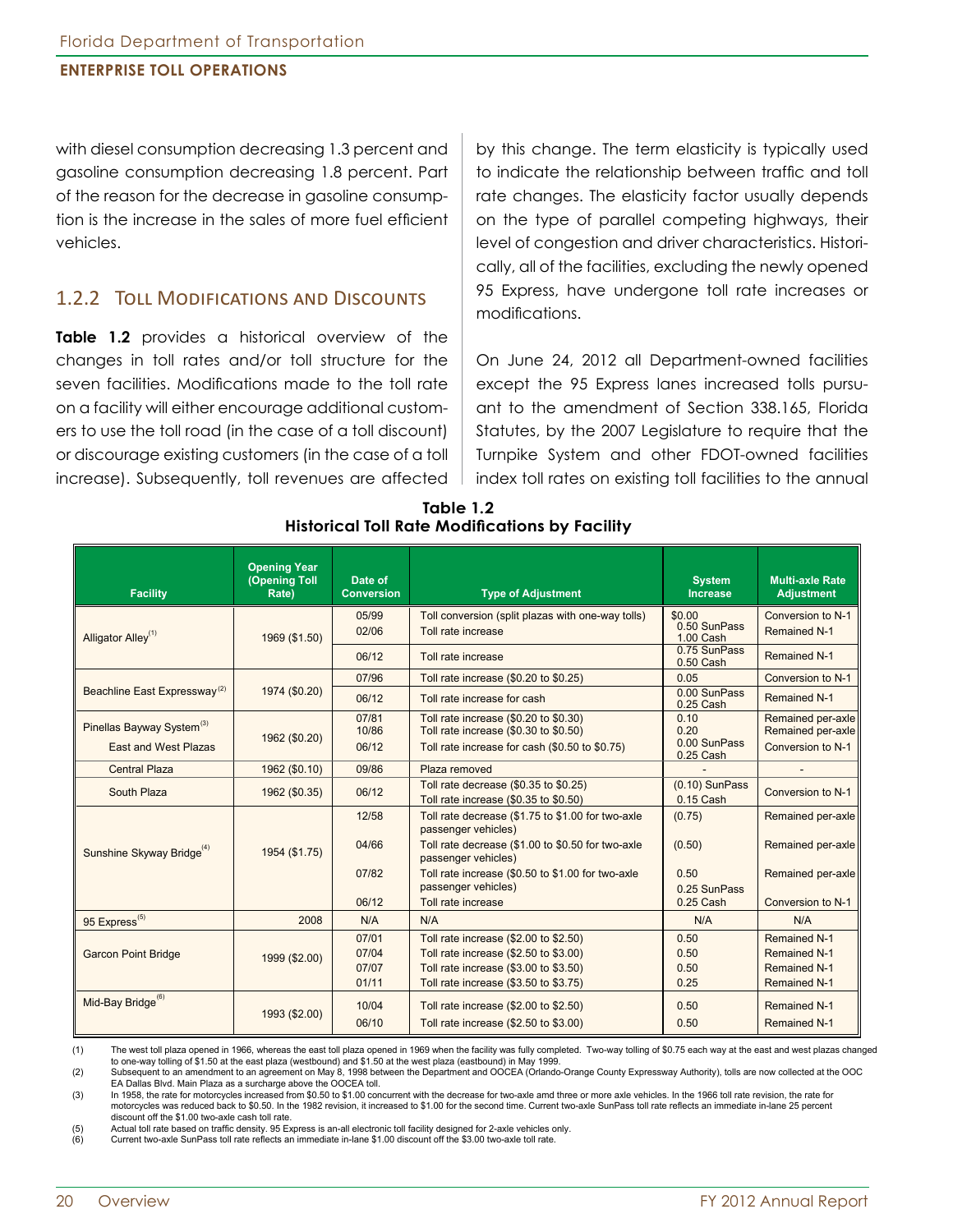Consumer Price Index (CPI) or similar inflation indicator. Toll rate adjustments for inflation may be made no more frequently than once a year and must be made no less frequently than once every five years as necessary to accommodate cash toll rate schedules. In order to facilitate public involvement, indexing workshops and public hearings were held throughout the state. The indexing workshops and public hearings were also available through a webinar for those unable to attend in person. A detailed description of

| <b>Actual Toll Rates versus Toll Rates Adjusted for Inflation</b><br><b>Department-owned Toll Facilities</b> |                        |                                            |                                   |                                       |                          |                 |                                                                |  |  |
|--------------------------------------------------------------------------------------------------------------|------------------------|--------------------------------------------|-----------------------------------|---------------------------------------|--------------------------|-----------------|----------------------------------------------------------------|--|--|
| <b>Facility</b>                                                                                              | <b>Opening</b><br>Year | <b>Opening</b><br><b>Year Toll</b><br>Rate | <b>Opening</b><br><b>Year CPI</b> | <b>Method</b><br>οf<br><b>Payment</b> | 2012<br>$T$ oll $^{(1)}$ | <b>2012 CPI</b> | <b>2012 Toll</b><br><b>Adjusted</b><br>for<br><b>Inflation</b> |  |  |
| <b>Alligator Alley</b>                                                                                       | 1969                   | \$1.50                                     | 36.7                              | <b>SunPass</b>                        | \$2.75                   | 229.5           | \$9.38                                                         |  |  |
|                                                                                                              |                        | 3.00<br>Cash                               |                                   |                                       |                          |                 |                                                                |  |  |
| <b>Beachline East Expressway</b>                                                                             | 1974                   | 0.20                                       | 49.3                              | <b>SunPass</b>                        | 0.25                     | 229.5           | 0.93                                                           |  |  |
|                                                                                                              |                        |                                            |                                   | Cash                                  | 0.50                     |                 |                                                                |  |  |
| Pinellas Bayway System <sup>(2)</sup>                                                                        | 1962                   | 0.20                                       | 30.2                              | <b>SunPass</b>                        | 0.50                     | 229.5           | 1.52                                                           |  |  |
|                                                                                                              |                        |                                            |                                   | 0.75<br>Cash                          |                          |                 |                                                                |  |  |
| Sunshine Skyway Bridge <sup>(3)</sup>                                                                        |                        |                                            |                                   | <b>SunPass</b>                        | 1.00                     |                 |                                                                |  |  |
|                                                                                                              | 1966                   | 0.50                                       | 32.4                              | Cash                                  | 1.25                     | 229.5           | 3.54                                                           |  |  |

**Table 1.3 Toll Rate Illustration**

Source: U.S. Bureau of Labor Statistics.<br>Notes: The Consumer Price Index (CP

The Consumer Price Index (CPI) is for All Urban Consumers - US city Average - Not Seasonally Adjusted. Base: 1982-84=100. As of June 2012.<br>(1) Toll rates effective

95 Express<sup>(4)</sup>

(1) Toll rates effective June 24, 2012.<br>(2) One-way, full-length, two-axle toll. One-way, full-length, two-axle toll. For illustrative purposes on the Pinellas Bayway System, the toll to travel the

 facility from St. Petersburg to St. Petersburg Beach (SR 682) is used. Other system rates exist depending on destination. Opening year for the Sunshine Skyway Bridge was 1954. For illustrative purposes, 1966 was used because it represents the lowest toll rate on the facility. Two toll rate decreases occurred from 1954 to 1966, reducing the toll rate from \$1.75 to \$0.50.<br>95 Express is an all-electronic toll facility with variable toll rates determined by traffic (4) 95 Express is an all-electronic toll facility with variable toll rates determined by traffic density. The minimum toll rate is used

for comparative purposes for only one direction.

the indexing methodology used to calculate the toll rate increase is included in the **Executive Summary**  chapter of this report.

To partially mitigate the revenue shortfall on the Garcon Point Bridge, the Santa Rosa Bay Bridge Authority adopted a schedule of periodic toll increases every three years. Tolls on the bridge were increased on July 1, 2001 (FY 2002), on July 1, 2004 (FY 2005), July 1, 2007 (FY 2008), and January 5, 2011 (FY 2011). Other recent toll rate increases include the FY 2010 increase on the Mid-Bay Bridge. These increases were for both SunPass and cash customers.

A comparison of toll increases to increases in the cost of living, as measured by the Consumer Price Index (CPI), shows that inflation has far outpaced toll rate increases on the Department-owned facilities except 95 Express. **Table 1.3** illustrates this impact, showing each facility with its opening year toll rate factored by the CPI to 2012. For example, if tolls for a passenger car trip on Alligator Alley were increased at the same rate as the CPI since the opening of the facility, the original \$1.50 toll would be \$9.38. Likewise, for the other Department-owned facilities, current toll rates would be significantly higher if increased at the same rate as the CPI.

2009 | 0.25 | 213.1 | SunPass | 0.25 | 229.5 | 0.27

# 1.2.3 Facility Improvements

In general, improvements to toll facilities, as well as improvements to other competing and adjacent roadways, will have an impact on toll road traffic and revenue. Normally, traffic will divert onto the toll facility when improvements are made to the facility, and will divert away when improvements are made to the neighboring competing facilities. These improvements include future widening needs, new and modified interchanges and improvements to

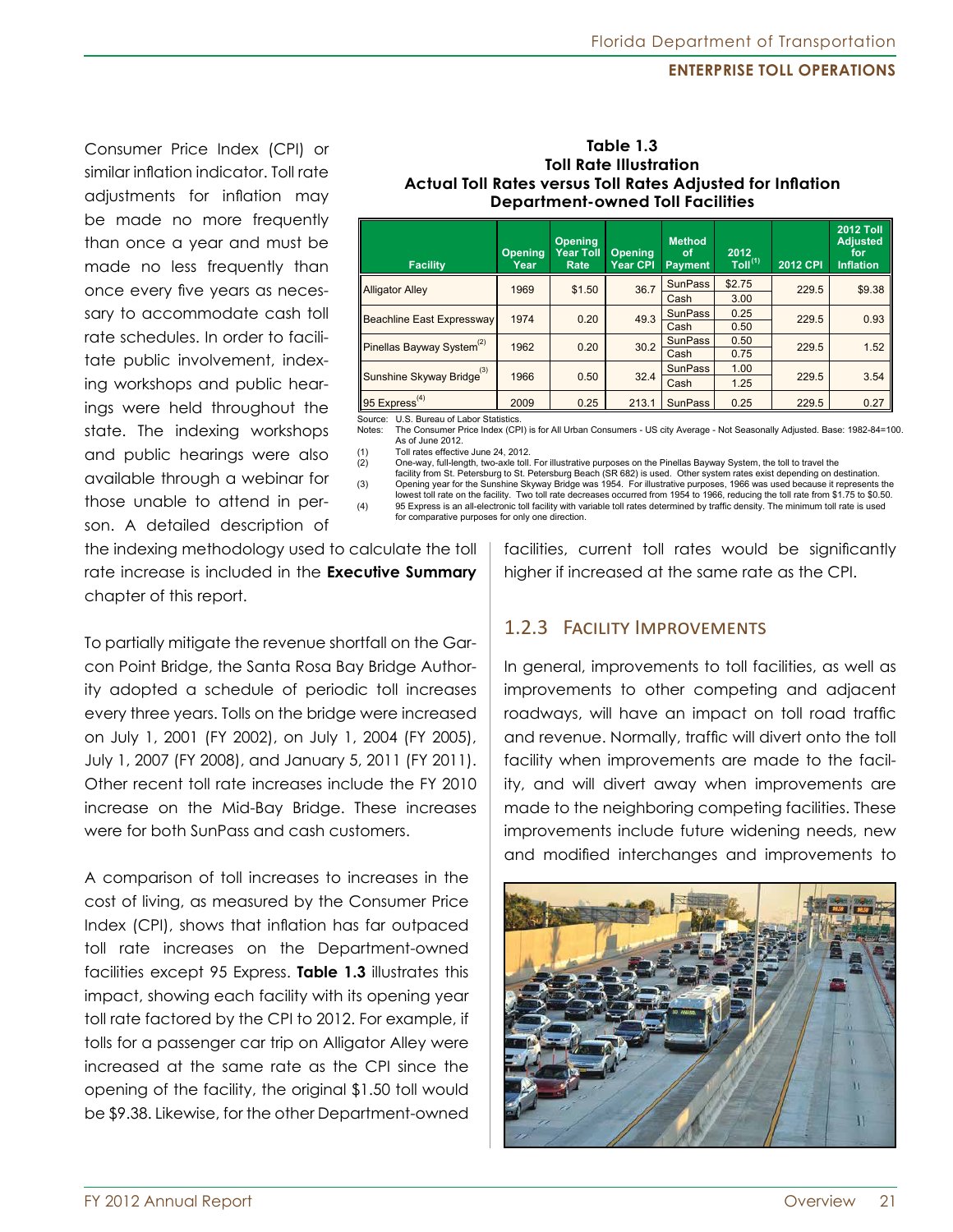access roads. Toll facility widening reduces the level of congestion and provides improved travel conditions. New or modified interchanges and improvements to access roads leading to the toll facilities enhance accessibility to the toll roads. In this report, both current and future improvements were considered in the development of traffic and revenue projections. The Alligator Alley, Pinellas Bayway, Mid-Bay Bridge and 95 Express are the only facilities with improvements currently planned.

#### 1.2.4 Other Significant Events

In the course of time, certain unforeseen events occur that affect the traffic and revenue performance on toll facilities. Although these events may be short in duration, as with hurricanes and tropical storms, transactions and revenue impacts may be material. The noteworthy events range from maintenance and ancillary improvements to major capacity improvements, and toll rate increases. Each section of the report addresses these events in more detail.

### **1.3 Forecasting Methodology**

Traffic forecasts are needed to identify roadway improvements, plan for new projects and generate toll revenue forecasts. Revenue forecasts are needed to verify future debt service coverage on outstanding bonds and to assist the Department in the development of its Finance Plan and Work Program.

Estimates on older, more established toll facilities owned or operated by the Department have been quite reliable because traffic patterns are typically known and a significant amount of historical traffic and revenue data are already available. With little uncertainty regarding land use and motorist travel patterns, these forecasts are developed based on actual traffic and revenue performance, adjusted for population growth and future known events such as toll rate changes and roadway improvements.

On the other hand, in the development of revenue forecasts for new toll facilities uncertainty exists concerning future land use, ramp-up and changes in population patterns. Consequently, forecasts on these and other similar facilities have a higher degree of variability than forecasts for more established toll facilities. This variability has justified the need for the development of traffic and revenue adjustment factors that are now considered in the estimation of future projections. The traffic factors include rampup, roadway peaking and land use lag factors. The revenue factors include traffic mix and non-revenue vehicle factors.

The general forecasting procedure used in this report includes a comparison between historical traffic growth on the toll facility and the historical growth in population for counties that have an impact on the travel patterns of the facility. By applying the ratio between historical traffic and population growth to estimated annual population growth through 2023, an average annual traffic growth rate is obtained. This estimated growth rate is used as a general guideline in forecasting traffic growth on the facility. Gross revenue forecasts are obtained from projected traffic and average toll estimates for the facility. Both traffic and revenue forecasts are then adjusted for future events, network changes, development impacts and current economic trends. Historical traffic and revenue data from FY 2002 through FY 2012 was used during the forecasting process. In addition,

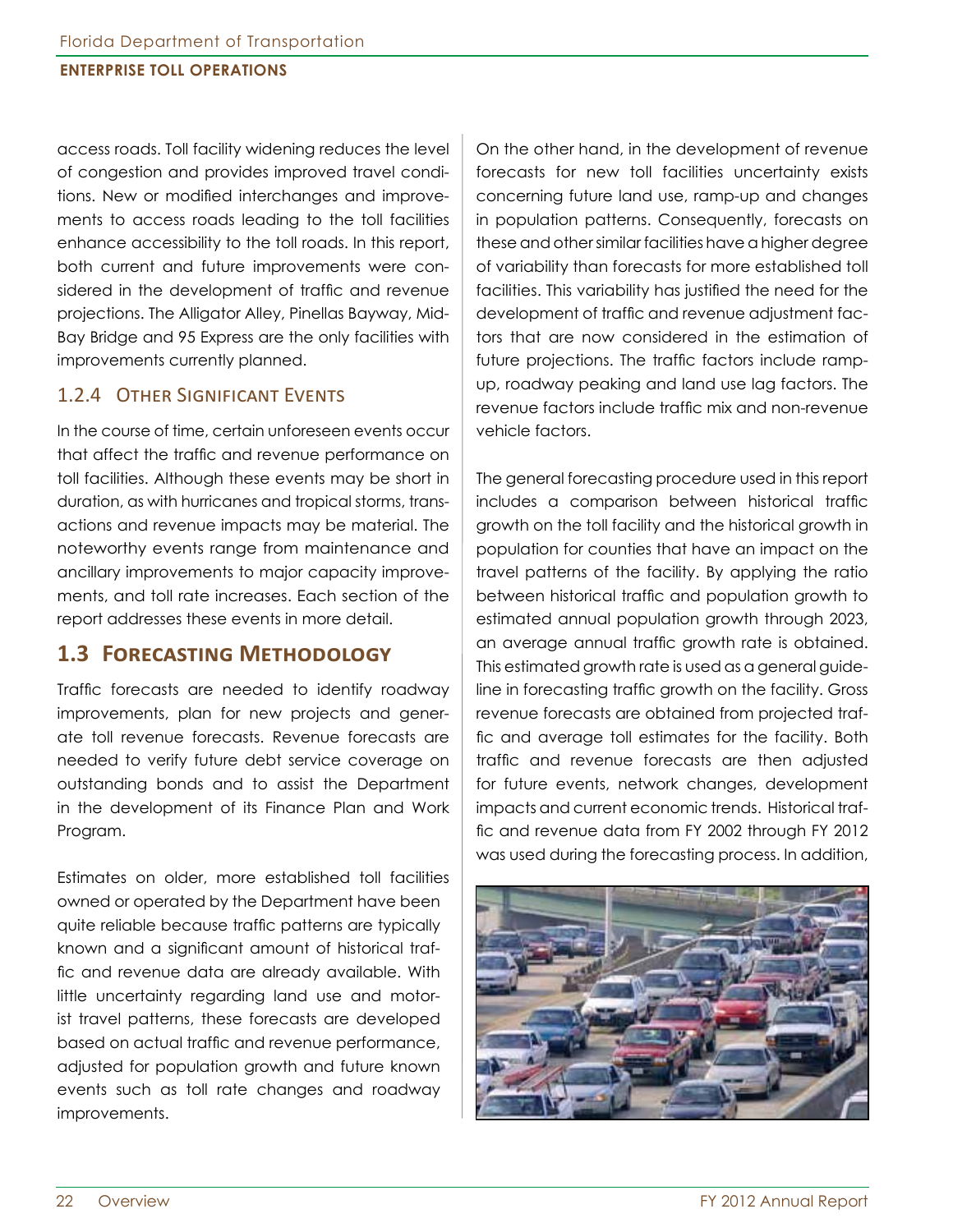the forecast also includes additional revenues generated from the indexing of tolls. **Table 1.4** shows the historical and projected population growth rates for the related counties around the facilities owned or operated by the Department. These growth rates have been calculated using medium population projections from the most recent publication by the Bureau of Economic and Business Research (BEBR), College of Business Administration at the University of Florida.

Operating and maintenance expense forecasts are based on historical information provided by the Department's Office of the Comptroller and Project Finance Office. Maintenance expenses include routine and periodic expenses. Routine maintenance expenses are expected to recur annually, and require funding to preserve the system and extend the life of the facility. Periodic maintenance items are usually large, expensive repairs that do not recur on an annual basis. Operating and routine

#### **Table 1.4 Historical and Projected Populations for Related Counties**

|                         |                            |                 | <b>Historical Population</b><br>(000) |             |                                                          |              |                                                          |             | <b>Population Forecasts</b><br>(000)               |              |                                                          |
|-------------------------|----------------------------|-----------------|---------------------------------------|-------------|----------------------------------------------------------|--------------|----------------------------------------------------------|-------------|----------------------------------------------------|--------------|----------------------------------------------------------|
| <b>System</b>           | <b>Facility</b>            | <b>County</b>   | (1)<br>1990                           | (2)<br>2000 | <b>Annual</b><br><b>Percent</b><br>Change <sup>(3)</sup> | $2010^{(4)}$ | <b>Annual</b><br><b>Percent</b><br>Change <sup>(5)</sup> | (6)<br>2011 | <b>Annual</b><br><b>Percent</b><br>Change $^{(7)}$ | $2020^{(6)}$ | <b>Annual</b><br><b>Percent</b><br>Change <sup>(8)</sup> |
|                         |                            | <b>Broward</b>  | 1,256                                 | 1,623       | 2.6%                                                     | 1,748        | 0.7%                                                     | 1,753       | 0.3%                                               | 1,816        | 0.4%                                                     |
|                         | Alligator                  | Collier         | 152                                   | 251         | 5.1                                                      | 322          | 2.5                                                      | 324         | 0.6                                                | 376          | 1.7                                                      |
|                         | Alley                      | Lee             | 335                                   | 441         | 2.8                                                      | 619          | 3.4                                                      | 625         | 1.0                                                | 763          | 2.2                                                      |
|                         |                            | Miami-Dade      | 1,937                                 | 2,254       | 1.5                                                      | 2496         | 1.0                                                      | 2,517       | 0.8                                                | 2,718        | 0.9                                                      |
|                         |                            | <b>SUBTOTAL</b> | 3,680                                 | 4,569       | 2.2                                                      | 5,185        | 1.3                                                      | 5,219       | 0.7                                                | 5,673        | 0.9                                                      |
|                         |                            | <b>Brevard</b>  | 399                                   | 476         | 1.8                                                      | 543          | 1.3                                                      | 545         | 0.4                                                | 592          | 0.9                                                      |
|                         | <b>Beachline</b>           | Orange          | 677                                   | 896         | 2.8                                                      | 1,146        | 2.5                                                      | 1,157       | 1.0                                                | 1,356        | 1.8                                                      |
| Department-<br>operated | East                       | Osceola         | 108                                   | 172         | 4.8                                                      | 269          | 4.6                                                      | 274         | 1.8                                                | 353          | 2.9                                                      |
| <b>Facilities</b>       | Expressway                 | Seminole        | 288                                   | 365         | 2.4                                                      | 423          | 1.5                                                      | 425         | 0.4                                                | 464          | 1.0                                                      |
|                         |                            | <b>SUBTOTAL</b> | 1,472                                 | 1,909       | 2.6                                                      | 2,381        | 2.2                                                      | 2,401       | 0.8                                                | 2,764        | 1.6                                                      |
|                         | <b>Pinellas Bayway</b>     | <b>Pinellas</b> | 852                                   | 921         | 0.8                                                      | 917          | 0.0                                                      | 918         | 0.2                                                | 916          | (0.0)                                                    |
|                         | System                     | <b>SUBTOTAL</b> | 852                                   | 921         | 0.8                                                      | 917          | 0.0                                                      | 918         | 0.2                                                | 916          | (0.0)                                                    |
|                         | Sunshine                   | Hillsborough    | 834                                   | 999         | 1.8                                                      | 1,229        | 2.1                                                      | 1,239       | 0.8                                                | 1,420        | 1.5                                                      |
|                         |                            | Manatee         | 212                                   | 264         | 2.2                                                      | 323          | 2.0                                                      | 326         | 0.9                                                | 371          | 1.4                                                      |
|                         | Skyway                     | Pasco           | 281                                   | 345         | 2.1                                                      | 465          | 3.0                                                      | 467         | 0.3                                                | 554          | 1.9                                                      |
|                         | <b>Bridge</b>              | <b>Pinellas</b> | 852                                   | 921         | 0.8                                                      | 917          | 0.0                                                      | 918         | 0.2                                                | 916          | (0.0)                                                    |
|                         |                            | Sarasota        | 278                                   | 326         | 1.6                                                      | 379          | 1.5                                                      | 381         | 0.6                                                | 420          | 1.1                                                      |
|                         |                            | <b>SUBTOTAL</b> | 2,457                                 | 2,855       | 1.5                                                      | 3,313        | 1.5                                                      | 3,331       | 0.5                                                | 3,681        | 1.1                                                      |
|                         |                            | Miami-Dade      | 1,937                                 | 2,254       | 1.5                                                      | 2,496        | 1.0                                                      | 2,517       | 0.8                                                | 2,718        | 0.9                                                      |
|                         | 95 Express                 | <b>Broward</b>  | 1,256                                 | 1,623       | 2.6                                                      | 1,748        | 0.7                                                      | 1,753       | 0.3                                                | 1,816        | 0.4                                                      |
|                         |                            | <b>SUBTOTAL</b> | 3,193                                 | 3.877       | 2.0                                                      | 4,244        | 0.9                                                      | 4,270       | 0.6                                                | 4,534        | 0.7                                                      |
|                         | <b>TOTAL<sup>(9)</sup></b> |                 | 7,609                                 | 9,333       | 2.1                                                      | 10,879       | 1.5                                                      | 10,951      | 0.7                                                | 12,118       | 1.1                                                      |
|                         |                            | Okaloosa        | 144                                   | 170         | 1.7                                                      | 181          | 0.6                                                      | 182         | 0.4                                                | 192          | 0.6                                                      |
|                         | Mid-Bay<br><b>Bridge</b>   | Walton          | 28                                    | 41          | 3.9                                                      | 55           | 3.0                                                      | 55          | 0.8                                                | 67           | 2.1                                                      |
| Department-             |                            | <b>SUBTOTAL</b> | 172                                   | 211         | 2.1                                                      | 236          | 1.1                                                      | 237         | 0.5                                                | 258          | 1.0                                                      |
| operated                | <b>Garcon Point</b>        | Escambia        | 263                                   | 294         | 1.1                                                      | 298          | 0.1                                                      | 299         | 0.4                                                | 305          | 0.2                                                      |
| <b>Facilities</b>       | <b>Bridge</b>              | Santa Rosa      | 82                                    | 118         | 3.7                                                      | 151          | 2.5                                                      | 155         | 2.6                                                | 182          | 1.8                                                      |
|                         |                            | <b>SUBTOTAL</b> | 345                                   | 412         | 1.8                                                      | 449          | 0.9                                                      | 454         | 1.1                                                | 487          | 0.8                                                      |
|                         | <b>TOTAL</b>               |                 | 517                                   | 623         | 1.9                                                      | 685          | 1.0                                                      | 691         | 0.9                                                | 745          | 0.8                                                      |
| <b>FLORIDA TOTAL</b>    |                            | 12,938          | 15,983                                | 2.1%        | 18,801                                                   | 1.6          | 18,905                                                   | 0.6         | 21,022                                             | 1.2%         |                                                          |

(1) 1990 Census data.

(2) 2000 Census data<br>(3) Compounded annu

2010 Census data.

(3) Compounded annual growth between 1990 and 2000.<br>(4) 2010 Census data.<br>(5) Compounded annual growth between 2000 and 2010.<br>(6) University of Florida, Bureau of Economic and Busine Compounded annual growth between 2000 and 2010.

University of Florida, Bureau of Economic and Business Research (BEBR) 2012.

(7) Annual growth from 2010 to 2011.<br>(8) Compounded annual growth betwe

Compounded annual growth between 2011 and 2020.

(9) Pinellas, Miami-Dade, and Broward Counties were only included in the totals.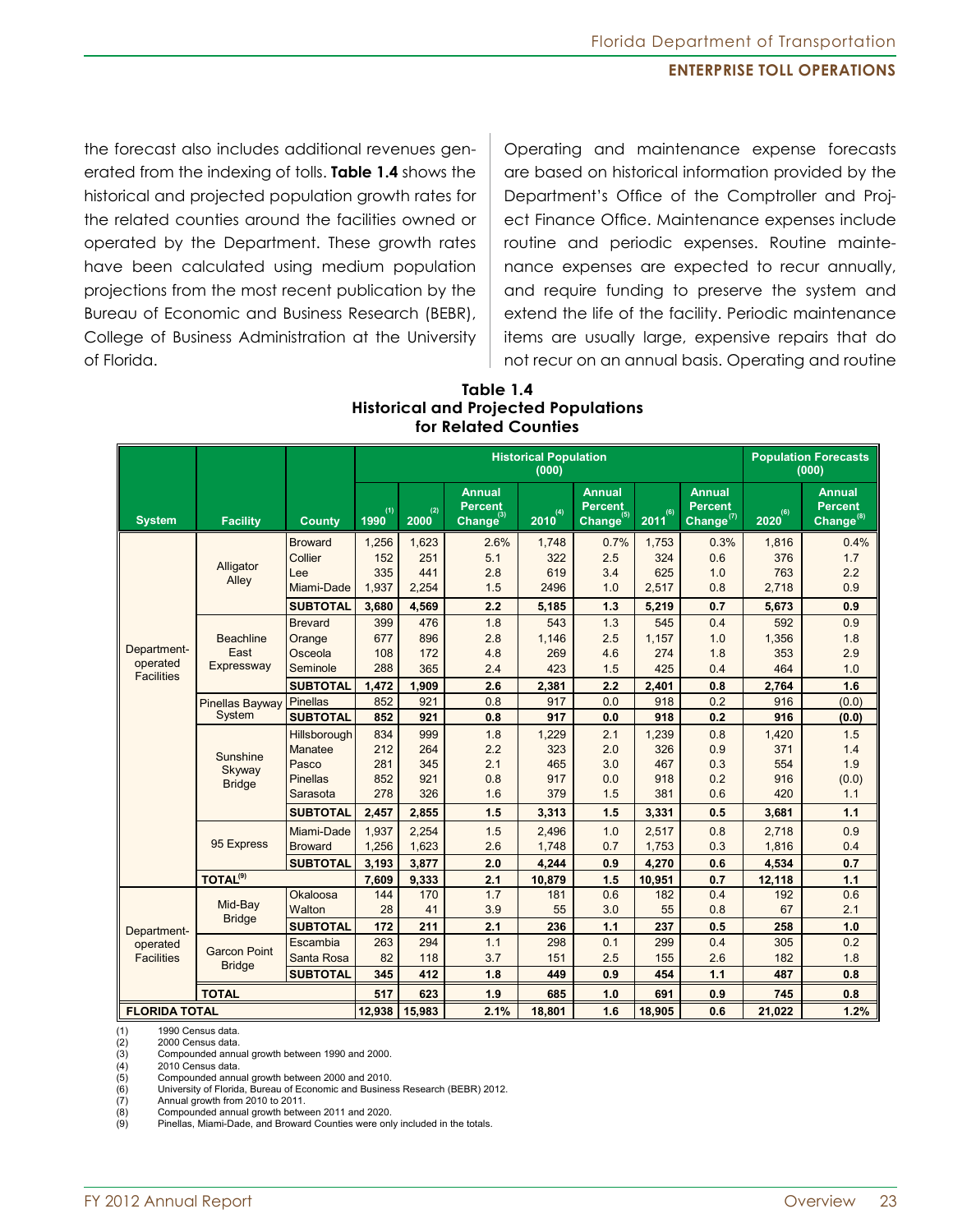maintenance expenses are deducted from gross toll revenues to obtain net revenues. Generally, the resulting net revenue from each facility, plus any interest earnings from invested funds, is available for the payment of annual debt service.

## **1.4 Revenue Sufficiency**

Construction of the facilities and significant improvements are typically financed by the issuance of

bonds. **Table 1.5** presents a historical summary of bond issues and a description of how the bond proceeds were utilized for the six toll facilities (95 Express not included). All revenue bonds are guaranteed by the toll revenues of the facility and are not a general obligation of the State of Florida. In order to measure the revenue sufficiency of each facility to meet future debt requirements, debt service coverage is computed representing the ratio of annual net revenues to the annual debt service requirement.

**Table 1.5 History of Bond Issues**

| <b>Facility</b>                      | <b>Bonds</b><br><b>Outstanding as</b><br>of June 30, 2012<br>(5000) | <b>Underlying</b><br><b>Bond</b><br>Rating <sup>(1)</sup> | Date of<br><b>Issuance</b> | <b>Amount</b><br>(5000)                                | <b>Use of Funds</b>                                                                                                                                          |
|--------------------------------------|---------------------------------------------------------------------|-----------------------------------------------------------|----------------------------|--------------------------------------------------------|--------------------------------------------------------------------------------------------------------------------------------------------------------------|
|                                      |                                                                     | A+ (S&P) A1                                               | 1963                       | \$17,000                                               | • Fund construction of the facility                                                                                                                          |
| <b>Alligator Alley</b>               |                                                                     | (Moody's) A+<br>(Fitch)                                   | 1997                       | 55,230                                                 | • Fund SunPass installation, SR 29 improvements, toll plaza reconstruction and rest areas                                                                    |
|                                      |                                                                     |                                                           | 2007A                      | 43,175                                                 | • Refund the outstanding Series 1997 issue                                                                                                                   |
| <b>Beachline East</b><br>Expressway  |                                                                     | N/A                                                       | 1968                       | 10,000                                                 | • Fund the design and construction of the facility                                                                                                           |
| Pinellas Bayway                      |                                                                     | N/A                                                       | 1960                       | 16,800                                                 | • Fund construction of the facility                                                                                                                          |
| System                               |                                                                     |                                                           | 1965                       | 21,050                                                 | • Refund Series 1960 issue                                                                                                                                   |
|                                      |                                                                     |                                                           | 1951                       | 21,250                                                 | • Fund construction of original single span bridge                                                                                                           |
|                                      |                                                                     |                                                           | 1966                       | 23,500                                                 | • Refund Series 1951 issue and expand the facility                                                                                                           |
| Sunshine Skyway<br><b>Bridge</b>     |                                                                     | N/A                                                       | 1984                       | 36,000                                                 | Fund replacement of the original Sunshine Skyway Bridge with the new single four-lane high-level<br>structure                                                |
|                                      |                                                                     |                                                           | 1986                       | 35,165                                                 | • Refund the outstanding Series 1984 issue                                                                                                                   |
|                                      |                                                                     |                                                           | 1991                       | 33.000                                                 | • Advance refund outstanding Series 1984 and Series 1986 issues                                                                                              |
|                                      |                                                                     |                                                           | 2001                       | 17,555                                                 | • Refund the outstanding Series 1991 issue                                                                                                                   |
| <b>Garcon Point</b><br><b>Bridge</b> |                                                                     | $D(S\&P)$<br>Withdrawn<br>(Moody's)<br>D (Fitch)          | 1996                       | 94,994                                                 | • Finance construction of the two-lane facility                                                                                                              |
|                                      | \$260,698,914                                                       |                                                           | 1991A                      | 30,790                                                 | • Finance acquisition and construction of the two-lane facility                                                                                              |
|                                      |                                                                     |                                                           | 1991B                      | 25,100                                                 | • Finance acquisition and construction of the two-lane facility                                                                                              |
|                                      |                                                                     |                                                           | 1993A                      | 57,210                                                 | • To achieve a crossover refunding of the Series 1991A Bonds and all of the Series 1991B Bonds                                                               |
|                                      |                                                                     |                                                           | 1993D                      | 29,040                                                 | • To provide funds necessary to advance refund the Series 1991A Bonds                                                                                        |
|                                      |                                                                     |                                                           | 1997A                      | 12,978                                                 | Finance a portion of the costs of renovation, improvement and expansion of the toll plaza; reimburse<br>the County for certain Interlocal Agreement Payments |
|                                      |                                                                     | <b>BBB- (S&amp;P)</b><br>BBB (Fitch)                      | 1997B                      | 2,910                                                  | Fund certain debt restructuring costs including exchanging certain Series 1991B, Series 1993A and<br>Series 1993 D Bonds                                     |
| Mid-Bay Bridge <sup>(2)</sup>        |                                                                     |                                                           | 2004A                      | 21,700                                                 | Refund certain of the Authority's outstanding bonds including unexhanged Series 1993 Bonds<br>outstanding and Series 1997A Bonds                             |
|                                      |                                                                     |                                                           | 2004B                      | 11,525                                                 | • Finance a portion of the costs of the design and toll plaza expansion                                                                                      |
|                                      |                                                                     |                                                           | 2007A                      | 25,525                                                 | Finance a portion of the costs of the design and construction of Phase 1 and Phase 2 of the Connector<br>project and the widening of SR 20                   |
|                                      |                                                                     |                                                           | 2007B                      | 23,665                                                 | Finance a portion of the costs of the design and construction of Phase 1 and Phase 2 of the Connector<br>project and the widening of SR 20                   |
|                                      |                                                                     |                                                           | 2008A                      | 34,900                                                 | • Refund the outstanding series 2004A and 2004B issues                                                                                                       |
|                                      |                                                                     |                                                           | 2011A                      | 143,950                                                | Finance a portion of the costs of the design and construction of Phase 2 and Phase 3 of the Connector<br>project and the resurfacing of Range Road           |
|                                      |                                                                     | 2011B                                                     | 10,725                     | • Refund the outstanding series 1993A and 1993D issues |                                                                                                                                                              |

Source: Official Statements.<br>(1) Current Bond Ratin

(1) Current Bond Ratings from Fitch, Inc; Moody's Investor Services and Standard and Poor's (S&P) Rating Services.<br>(2) Bonds outstanding for Mid-Bay Bridge are reported as of June 30, 2010. S&P rating is for Series 201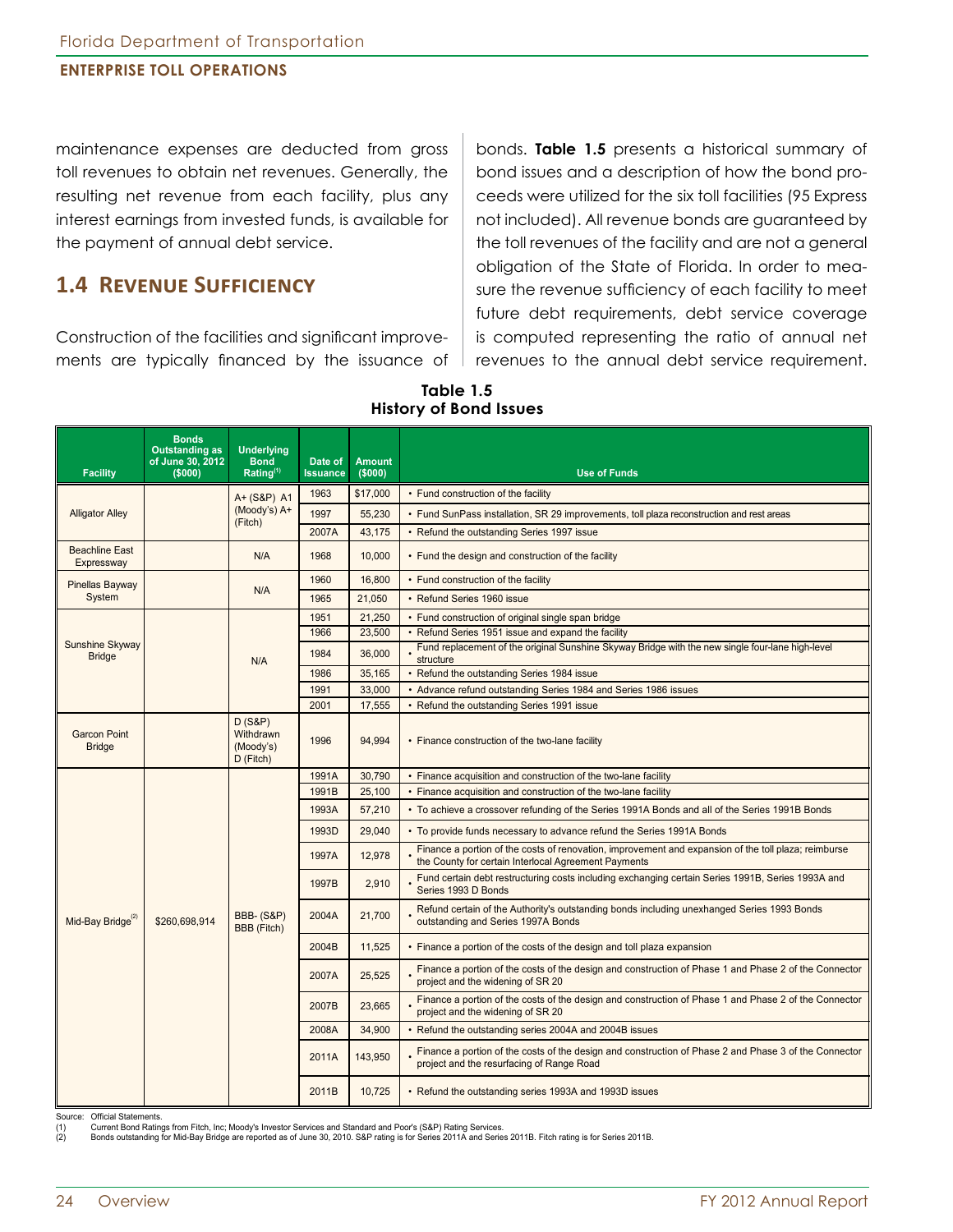For example, a debt service coverage ratio of 2.0 indicates that for every \$1 of debt service, \$2 of net revenue is available to satisfy the debt service. Net revenues are generally defined as gross revenue less operating and maintenance (O&M) expenses. Annual payments of bond principal and interest represent the annual debt service requirement. Each section of the report addresses debt service coverage in more detail (if applicable).

# **1.5 Toll Collection Methodology**

**Table 1.6** provides an inventory of the existing toll collection plans on the facilities. The main toll collection method used on toll facilities owned or operated by the Department consists of the coin (or barrier) system that offers both manual and automatic lanes for toll payment. The coin system method of toll collection requires the customer to stop at each toll plaza to pay the cash toll. In addition to cash, SunPass is available on all facilities. 95 Express is a SunPass-only facility designed for only 2-axle vehicles. A detailed description of the toll collection method used on this facility is discussed in the **95 Express** chapter of this report.

With respect to multi-axle vehicles, toll collection plans up until the June 24, 2012 toll rate adjustment included both the "per-axle" and "N minus 1" methods. Tolls on Alligator Alley for vehicles with three or more axles are calculated by multiplying the toll for two-axle vehicles by the number of axles (N) minus one (also known as the "N minus 1" method). This method is also used on the Beachline East Expressway, Garcon Point Bridge and Mid-Bay Bridge. In addition, it is used on many sections of Florida's Turnpike and on toll facilities owned by other Florida expressway authorities. The "N minus 1" toll structure is designed to enhance toll simplification, revenue productivity and accountability over the per-axle method.

Tolls for multi-axle vehicles on the Sunshine Skyway Bridge and the east and west mainline plazas on the Pinellas Bayway System had been calculated by multiplying the per-axle toll by the number of axles (also known as the "per-axle" method). A modified per-axle method was used on the southern mainline plaza of the Pinellas Bayway System to calculate the tolls for three or more axle vehicles. These two facilities have now been converted to the "N minus 1"

|                                           |                                                                                                                   | FY 2012                                     |                                         |                                                                              |
|-------------------------------------------|-------------------------------------------------------------------------------------------------------------------|---------------------------------------------|-----------------------------------------|------------------------------------------------------------------------------|
| <b>Type</b>                               | <b>System</b>                                                                                                     | <b>Multi-axle Rate</b><br><b>Adjustment</b> | <b>Method of</b><br><b>Toll Payment</b> | <b>Current Toll Discounts</b>                                                |
|                                           | Alligator Alley <sup>(1)</sup>                                                                                    | N minus 1                                   | Cash; SunPass                           | 8% (SunPass)                                                                 |
|                                           | Beachline East Expressway <sup>(2)</sup>                                                                          | N minus 1                                   | Cash; SunPass/E-Pass                    | 50% (SunPass)                                                                |
| Department-<br>owned<br><b>Facilities</b> | Pinellas Bayway System (East & West Plazas) <sup>(3)</sup><br>Pinellas Bayway System (South plaza) <sup>(3)</sup> | N minus 1                                   | Cash: SunPass                           | Annual Unlimited Pass, 33% (SunPass)<br>Annual Unlimited Pass, 50% (SunPass) |
|                                           | Sunshine Skyway Bridge <sup>(4)</sup>                                                                             | N minus 1                                   | Cash; SunPass                           | 20% (SunPass)                                                                |
|                                           | 95 Express <sup>(5)</sup>                                                                                         | N/A                                         | <b>SunPass</b>                          | None                                                                         |
| Department-<br>operated                   | Garcon Point Bridge <sup>(6)</sup>                                                                                | N minus 1                                   | Cash; SunPass                           | 50% (SunPass, 2-axle vehicles only)                                          |
| <b>Facilities</b>                         | Mid-Bay Bridge <sup>(7)</sup>                                                                                     | N minus 1                                   | Cash: SunPass                           | 33% (SunPass, 2-axle vehicles only)                                          |

**Table 1.6 Toll Collection Plan Comparisons**

(1) All vehicles with SunPass receive an 8 percent discount (immediate) and no minimum SunPass usage is required.

(2) E-Pass is the electronic toll collection system utilized by the OOCEA since 1995. By January 2001, SunPass was integrated on all OOCEA facilities thereby providing two fully inter-operable toll collection systems.

(3) SunPass includes the annual unlimited passes (\$15 Bayway Isles pass and \$50 General Public pass) for qualified vehicles. All other SunPass usage qualifies for a standard 10% discount after a threshold of 40 monthly transactions is reached (retroactive).

(4) All vehicles with SunPass receive a 20 percent discount (immediate) and no minimum SunPass usage is required. Three or more axle vehicles receive a 10% discount after a threshold of 40 monthly transactions is reached (retroactive).

(5) 95 Express is an all-electronic toll facility designed for 2-axle vehicles only. Qualified vehicles (i.e., HOV 3+, hybrids, buses and motorcycles) can use the facility toll-free.

(6) A SunPass discount of 50 percent occurs after the 30th transaction of each month for two-axle vehicles (retroactive). SunPass discounts are not available to multi-axle vehicles.

(7) Two-axle vehicles with SunPass receive a 33 percent discount (immediate) with no minimum SunPass usage required. SunPass discounts are not available to multi-axle vehicles.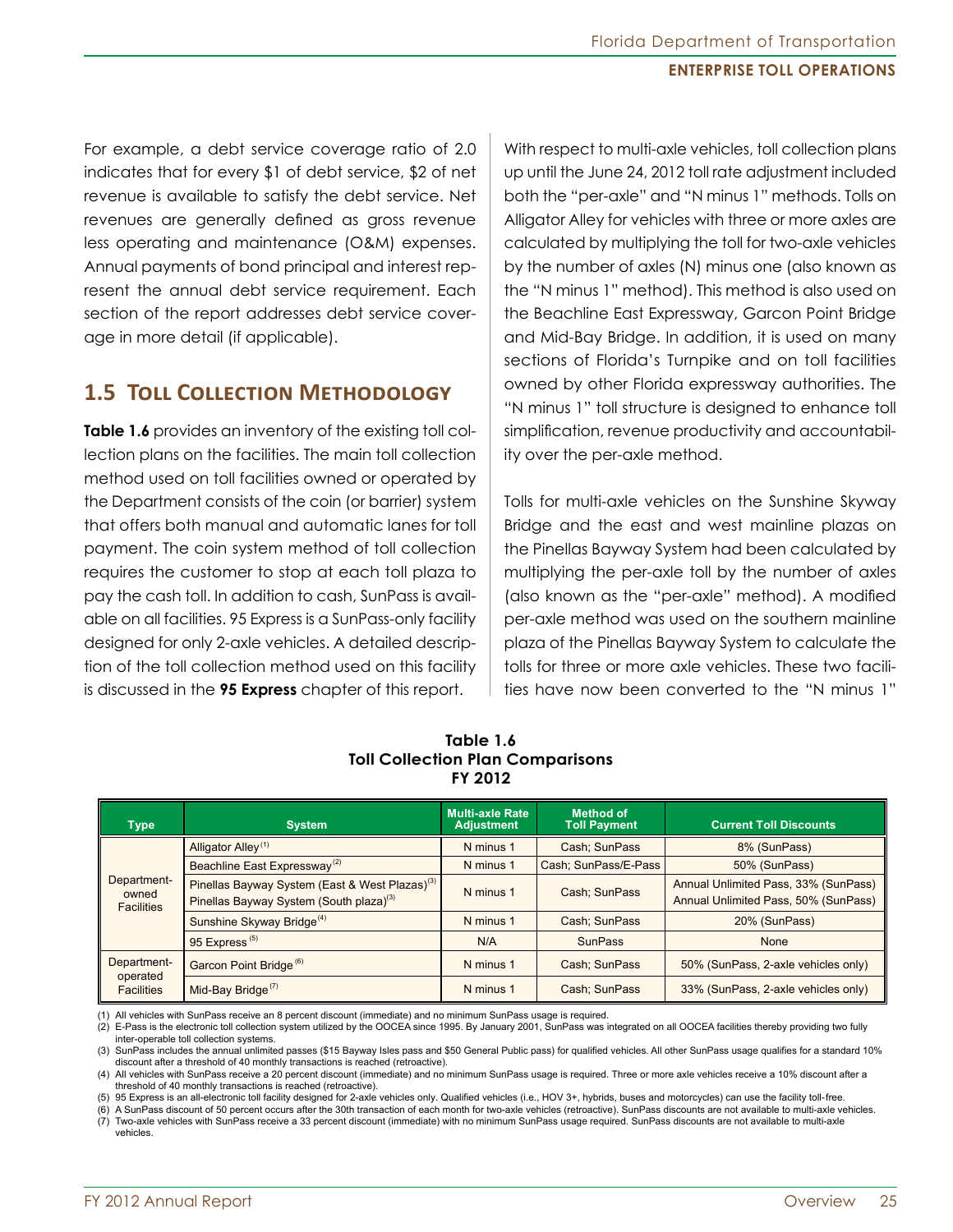method of toll collection along with the implementation of indexing on June 24, 2012.

# **1.6 The SunPass System**

The SunPass electronic toll collection system provides customers who use the technology with nonstop travel through the toll plazas. It operates at travel speeds under 30 miles per hour for dedicated SunPass lanes in a conventional toll plaza and up to the posted speed limit in a SunPass express lane. The statewide implementation of SunPass provides a convenient method of toll payment anywhere in the State of Florida.

During FY 2012, the Department issued another record high of 1.1 million transponders. With average sales of 90 thousand transponders per month, the total number of SunPass transponders issued reached nearly 7.3 million by the end of FY 2012. Customers can establish their SunPass prepaid account and purchase a transponder online at www.sunpass. com or by calling 1-888-TOLL-FLA. They can also mail or fax their application to the customer service center in Boca Raton. In addition, transponders are sold at numerous locations throughout Florida, including the SunPass Service Center in Boca Raton; the South Broward, Palm Beach and Miami Regional Toll Offices; Turnpike service plazas and the respective SunPass outlets on each of the toll facilities. Retail sales locations include CVS Pharmacies, Publix supermarkets, AAA, Navarro and Sedano's.

In July 2008 (FY 2009), the Turnpike Enterprise introduced a less expensive version of the current transponder known as the SunPass Mini. The SunPass Mini is a sticker tag the size of a credit card which is permanently affixed on the windshield of the customer's vehicle. This new form of SunPass can be used on all toll roads in the State of Florida, which is helping to boost SunPass participation.

In March 2012 (FY2012), the Turnpike Enterprise upgraded their portable SunPass transponder to a more compact technology with a smaller transponder known as the SunPass Slim. The SunPass Slim transponder is just under 1-inch wide, uses 40 percent less surface area than the current version, contains no batteries and can be transferred between customer's vehicles. As with the SunPass Mini, the SunPass Slim can be used on all toll roads in the State of Florida.



In order to provide added convenience to SunPass customers who have not chosen to automatically replenish low account balances, the Turnpike is offering replenishments through kiosks at 4,500 locations statewide. A list of kiosk locations is available online at www.sunpass.com. During FY 2012, the Turnpike continued to expand this program by adding new vendors and increasing the number of available stores.

In general, commuters and frequent users appreciate the value of SunPass more than occasional users. For this reason, Department-owned and Department-operated facilities with a high percentage of commuters typically have higher levels of SunPass participation. **Table 1.7** provides a listing of SunPass implementation dates for Departmentowned and Department-operated facilities, as well as the SunPass participation rates for FY 2012.

As previously noted in **Table 1.6**, certain facilities offer specialized discounts under the SunPass program. The annual discount program specific to the Pinellas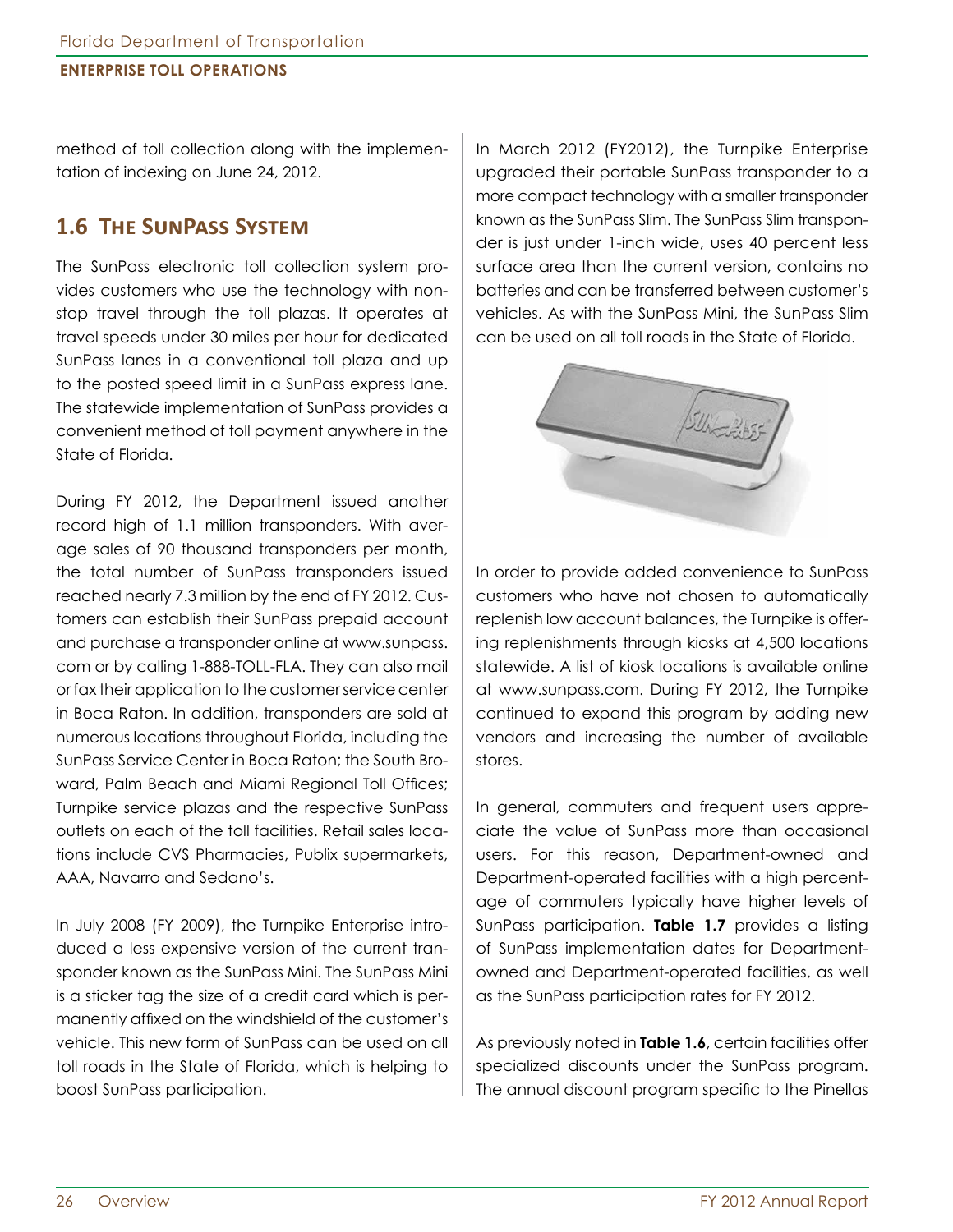Bayway System provides drivers with a free transponder with the purchase of an annual pass and allows them unlimited passage on the system (or parts of the system) for that year. Bayway Isles residents pay \$15 annually for passage through the east plaza and commuters pay \$50 annually for the General Public pass, good at all three plazas on the system.

**Table 1.7 SunPass Implementation Dates with FY 2012 Participation Rates**

| <b>Type</b>          | <b>System</b>                    | <b>SunPass</b><br><b>Implementation</b><br><b>Date</b> | FY 2012<br><b>SunPass</b><br><b>Participation</b><br>$Rates^{(1)}$ |
|----------------------|----------------------------------|--------------------------------------------------------|--------------------------------------------------------------------|
|                      | <b>Alligator Alley</b>           | October 16, 1999                                       | 53.9%                                                              |
| Department-          | <b>Beachline East Expressway</b> | January 26, 2001                                       | 60.5                                                               |
| owned                | <b>Pinellas Bayway System</b>    | June 6, 2000                                           | 57.9                                                               |
| <b>Facilities</b>    | Sunshine Skyway Bridge           | August 19, 2000                                        | 48.9                                                               |
|                      | 95 Express                       | December 5, 2008                                       | 93.1                                                               |
| Department-<br>owned | <b>Garcon Point Bridge</b>       | May 14, 1999                                           | 37.6                                                               |
| <b>Facilities</b>    | Mid-Bay Bridge                   | May 25,1999                                            | 63.7                                                               |

(1) Based on transactions.

On the Sunshine Skyway and Mid-Bay Bridges, two-axle vehicles with SunPass receive discounts of 20 percent and 33 percent, respectively. For both facilities, no minimum trip threshold is required and the driver receives an immediate

discount when traveling on the facility. Similarly, SunPass customers receive in-lane discounts of 8 percent on Alligator Alley and 50 percent on the Beachline East. On the Garcon Point Bridge, a 50 percent retroactive discount is provided to SunPass users of passenger vehicles after 30 transactions are reached on this facility in a month. For all SunPass users on Pinellas Bayway System (excluding annual pass holders) and SunPass users with three or more axle vehicles on the Sunshine Skyway Bridge, a 10 percent retroactive discount is given to customers who reach a threshold of 40 monthly transactions**.** 95 Express does not offer discounts. **Graph 1.17** summarizes SunPass transactions and revenues for FY 2012 for each facility.

The SunPass Violation Enforcement System (VES) is designed to minimize SunPass violations and reduce toll evasion. The system allows the Department to monitor the flow of traffic by using video cameras mounted in the SunPass lanes and to capture a license plate image of violating vehicles. Toll violations in the SunPass lanes can occur for several different reasons, including a non-SunPass customer without a transponder, malfunctioning of the transponder or transponders that have insufficient balances.



 $\blacksquare$  Transactions  $\blacksquare$  Revenue

**Graph 1.17 SunPass Transactions and Revenue Summary FY 2012**